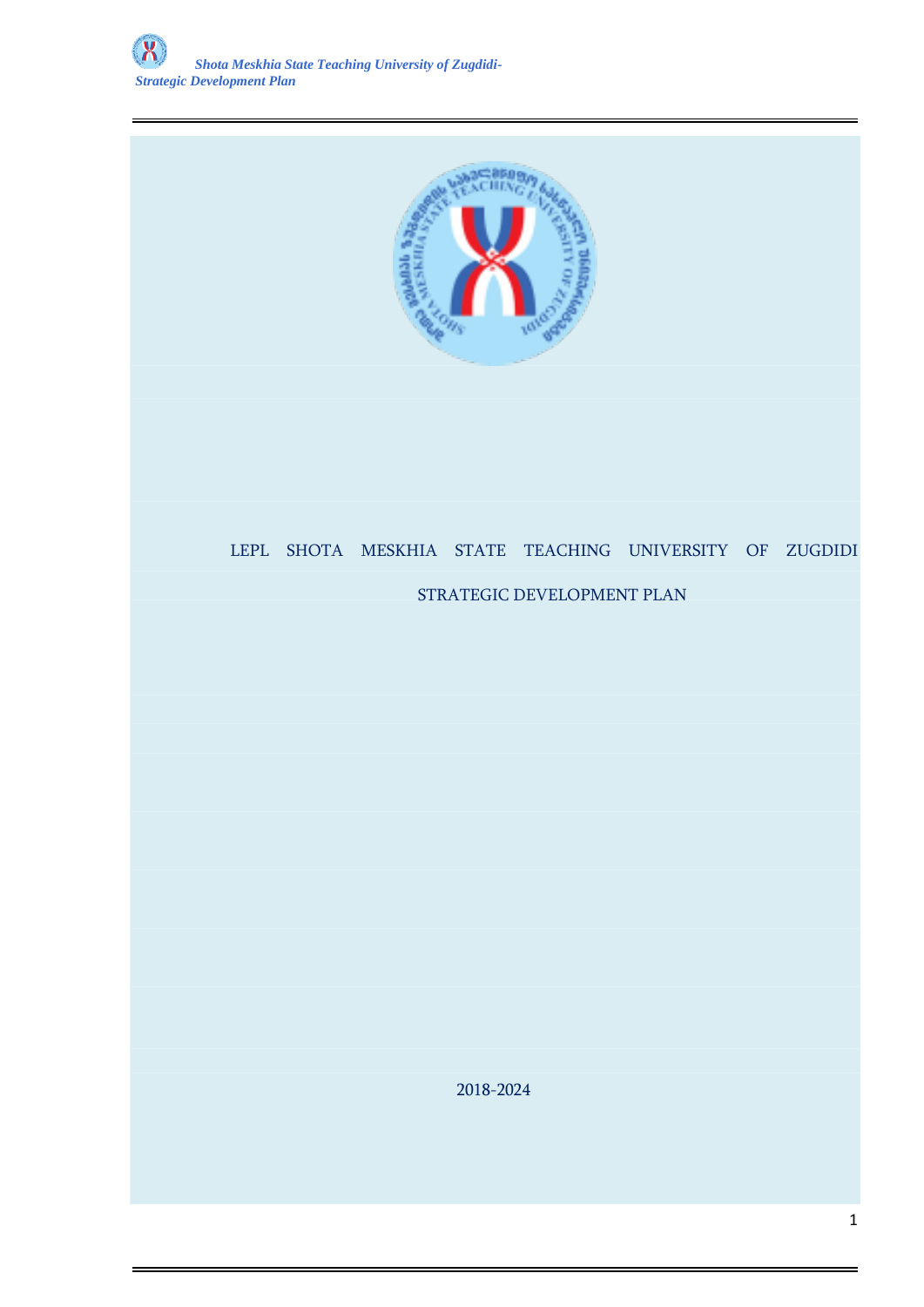| 5. Monitoring and Evaluation of Implementation of Strategic Development and Action   |  |
|--------------------------------------------------------------------------------------|--|
|                                                                                      |  |
|                                                                                      |  |
|                                                                                      |  |
| 8. Main goals of Teaching University Development, the ways of their achievements and |  |
|                                                                                      |  |
|                                                                                      |  |
|                                                                                      |  |

Strategic goal 1.....................................................................................................................13

Contribution to the development of the society on the regional and national level through sharing the knowledge

Strategic goal 2....................................................................................................................15

Development of organizational structure and management system through effective use of quality assurance mechanisms in the management process. Developing internal quality assurance mechanisms.

Strategic goal 3....................................................................................................................20

Developing Educational programs/ Implementing new educational programmes (Academic and Vocational)

Strategic goal 4....................................................................................................................23

Continuous Improvement of Management policy and procedures focused on University staff

Strategic goal 5....................................................................................................................25

Improving student support services and regulations of the educational process

Strategic goal 6....................................................................................................................28

Supporting Research activities of Teaching University

Strategic goal 7....................................................................................................................29

Developing material, information and financial resources of Teaching University for the sustainable, stable, effective and efficient functioning of the University.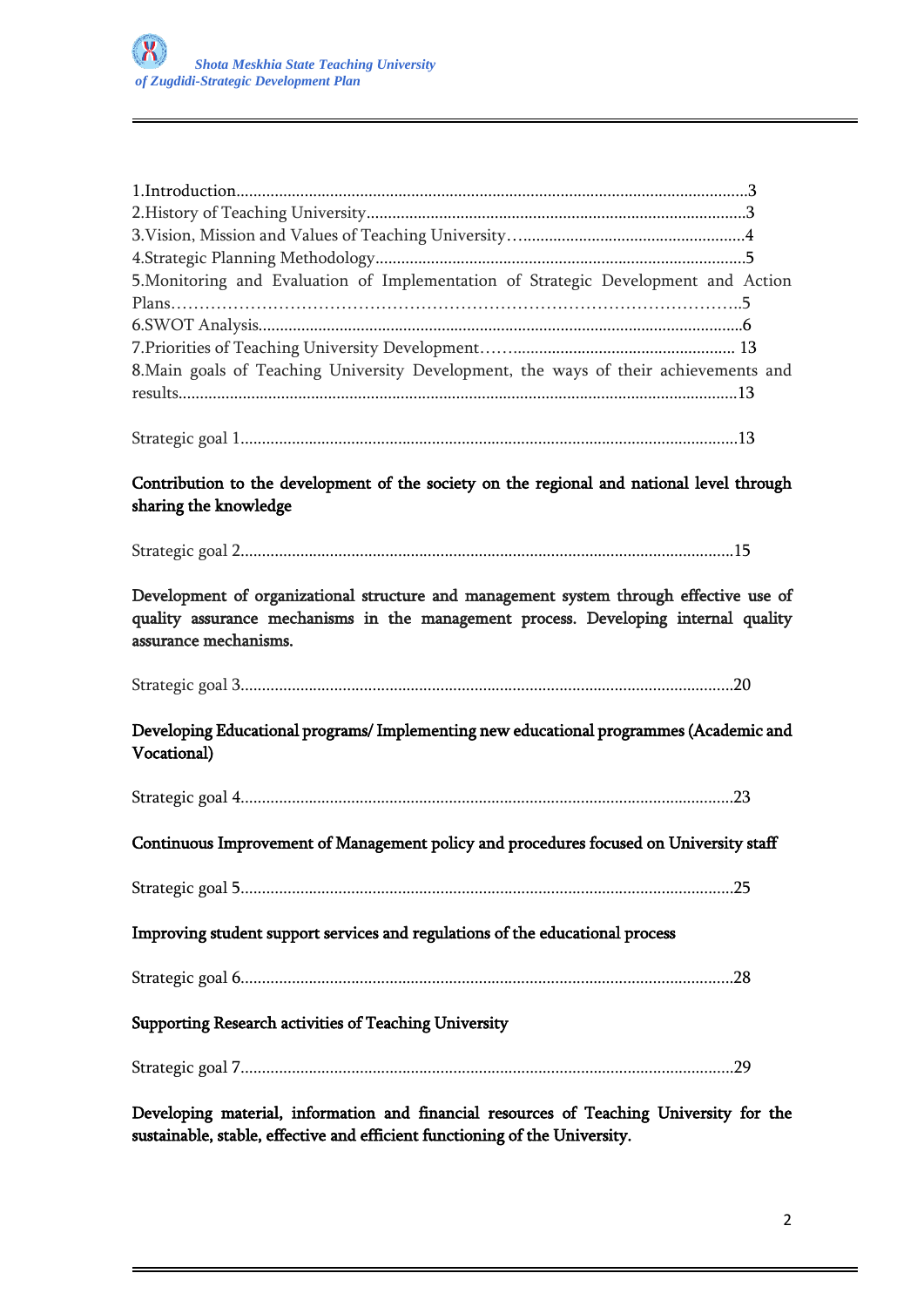#### Introduction

 Shota Meskhia Zugdidi State Teaching University activities are based on the basic principles and approaches recognized in the educational sphere. They are considered as the fundamental foundation of the activity.

 University activities are based on the declared principles and important management experience, shares public responsibility and is ready to create educational centre which annually provides the labor market with qualified alumni with higher and vocational education, cares for their professional and personal development in order to be valuable member of the society, contributes welfare and development of the country.

 According to the Teaching University management, it is essential for the dynamic development of the educational institution to formulate strategic development plan, there might be clearly declared objectives, activities and expected results of the university. On the basis of consistent performance and monitoring, it will be possible to realize goals and objectives of strategic plan.

 The Strategic Development Plan of the Teaching University takes into consideration the Association Agreement between Georgia and the European Union, Social-Economic Development Strategy of Georgia "Georgia -2020", the Development Strategy of the Ministry of Education and Science of Georgia, the Priorities of Development Samegrelo-Zemo Svaneti Region and is based on SWOT analysis of the Teaching University. It also includes long-term and short-term goals and objectives, action plan, ways of achieving goals, responsible people, terms of realization of the set goals, means and their results. Strategic development plan includes one-year short-term and three-year action plan, in which specific planned activities are given in order to realize declared goals and objectives.

 University Management is convinced that its Strategic Development Plan can be realized by considering internal and external factors and objective analysis.

 The Strategic Development Plan of the Teaching University has been designed with the full involvement of the staff, students, employers, alumni, experts, representatives of self -governance units and civil sector in Samegrelo - Zemo Svaneti region.

 The Strategic Development Plan will be based on the results of the monitoring and in case of necessity is approved by the changes. The Strategic Plan of the Teaching University is approved by the academic council.

#### 2. History of Teaching University

 On July 13, 2007, on the basis of the resolution N 145 of the Georgian Government, LEPL Higher Educational Institution was founded on the basis of the Institutions having three totally different missions in Samegrelo region- Zugdidi Branch of Ivane Javakhishvili Tbilisi State University, LEPL Zugdidi Professional Lyceum and LEPL Senaki Agrarian-Economy College.

 Under the Resolution №122 of the Government of Georgia on May 15, 2008, the higher education institution was named after the famous Georgian historian and public figure Shota Meskhia and Shota Meskhia Zugdidi State Institute was founded.

 On July 13, 2007, on the basis of the decision N 145 of the Georgian Government, LEPL Higher Educational Institution was founded on the basis of the Institutions having three totally different missions in Samegrelo region- Zugdidi Branch of Ivane Javakhishvili Tbilisi State University, LEPL Zugdidi Professional Lyceum and LEPL Senaki Agrarian-Economy College.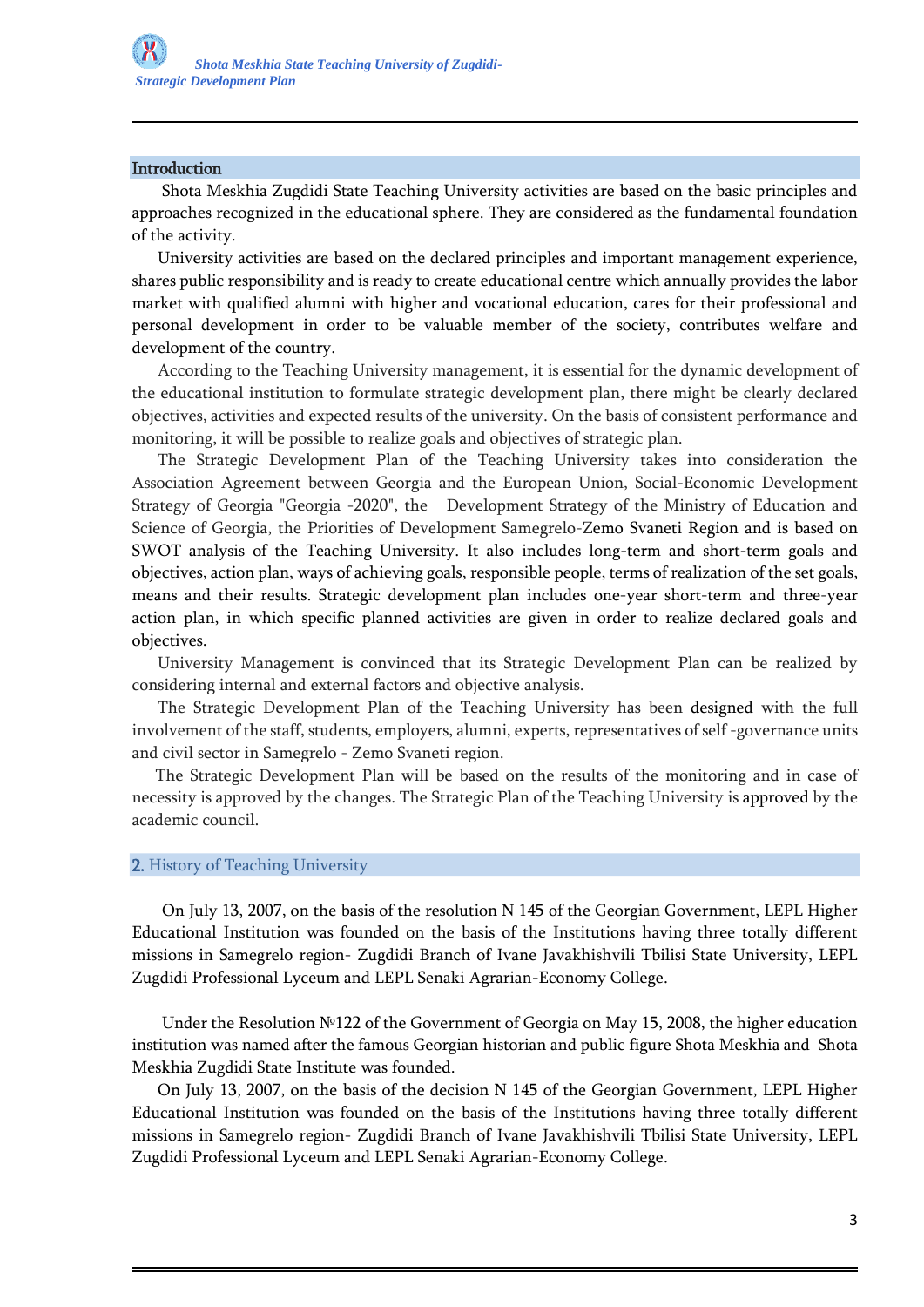Under the decision №122 of the Government of Georgia on May 15, 2008, the higher education institution was named after the famous Georgian historian and public figure Shota Meskhia and Shota Meskhia Zugdidi State Institute was founded

Under the decision №182 of the Government of Georgia on October 9, 2009, Shota Meskhia State Institute was given a status of Teaching university and changed its name into Shota Meskhia State Teaching University of Zugdidi.

 Under the decision №456 of the Government of Georgia on December 1, 2011, Legal entity of Public Law – Shota Meskhia State Teaching University was reorganized into non-profit (non-commercial) legal entity –Shota Meskhia State Teaching University of Zugdidi.

 Under the decision №185 of the Government of Georgia on July 1, 2013, non-profit (noncommercial) legal entity –Shota Meskhia State Teaching University of Zugdidi was reorganized into the Legal entity of Public Law – Shota Meskhia State Teaching University of Zugdidi.

Teaching University is located into two legal addresses: Janshia 14, Zugdidi, Mshvidoba str.N192 Senaki.

 Activities of Teaching University are managed by Management bodies, academic, administrative, invited, support and other staff. There is an equally available environment in the Teaching university for getting vocational and higher education. There are 3 Master's, 8 Bachelor's, Teacher Preparation, Georgian language preparation, 28 vocational programs and 18 short-term training/retraining courses. In the Teaching University Educational programs are implemented by 40 academic staff, 24 affiliated, 4 administrative,45 support staff, 43 invited professors/ teachers, specialists and 110 teachers on vocational educational programs. 536 students are getting the education on higher educational programs, 475 on vocational education programs, under lifelong learning principles more than 6 thousand beneficiaries were trained/retrained. Modular vocational educational programs among them new model –dual education (work-based learning) was developed and is being implemented in Teaching university. Under the demand of labour market, the agrarian field is still priority of the Teaching University, that's why modular ( dual) vocational and higher educational programs will be prepared and implemented under the framework of agrarian field, which will make possible to recognize credits obtained at the vocational educational cycle with the purpose of higher education.

 Teaching University has been involved in various international projects for creating European Higher Education Area since 2012. These projects provide supporting the aims of internationalization by strengthening student and staff mobility and institutional capacity.

### 3. Vision, Mission and Values of the Teaching University

#### Vision

### Vision of the Teaching University for 2024

- Promoting accessibility of education based on lifelong learning principles;
- Promoting the internationalization of the educational programmes;

#### Mission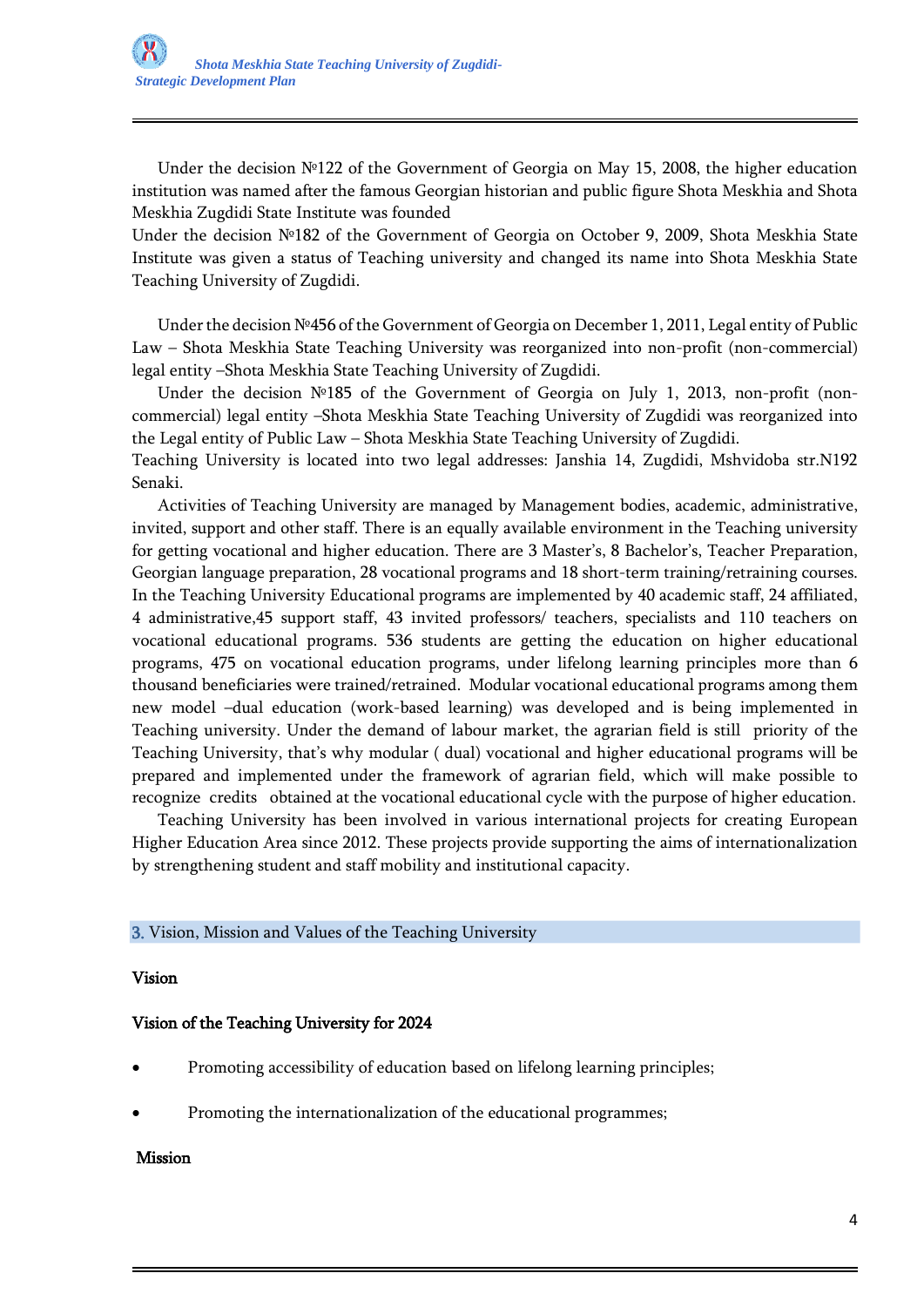#### Mission of the Teaching University:

 To establish educational and employment environment for students, staff and other stakeholders according to the demands of the changeable labour market; to create educational programmes that are oriented on employment, learning and research integrity, as well as projects that support internationalization and short-term training/retraining courses.

 To train/retrain/attract active members of society who are oriented towards the ideals of democracy and humanism, personal development, have professional and higher education suitable for the internal and foreign labour market, are competitive and high qualified staff.

 To inspire the establishment of optimism and future belief, to contribute for the quality assurance constantly; to establish effective, flexible and rapidly developing educational institution that will have a positive influence on development and welfare of the country; to become a regional centre in the educational field.

#### Values:

Academic freedom Cooperation Personal and professional growth Transparency Social responsibility Social entrepreneurship

#### 4. Strategic planning methodology

 Coordination group is established under the decision of academic council in order to ensure the successful process of strategic planning, as well as working groups are created by the Rector's Administrative Act. The coordination group includes heads of all structural units of the Teaching University. The function of the coordination group is effective cooperation with working groups and ensuring fulfilment of activities in the set timeframe.

 Designing strategic plan of Teaching University is a participatory process and involves the staff of the university (academic, administrative, support, invited), students, employers, alumni, acting representatives of self-governing body and civil sector in Samegrelo-Zemo Svaneti region.

 Designing the strategic plan and making the strategic decision of the University are based on the evaluation of the University environment (Analysis of internal and external factors, SWOT Analysis). Strategic goals based on monitoring and evaluation are realistic, achievable, result-oriented and timebound. Each strategic goal has appropriate tasks.

 The Rector of the Teaching University coordinates the process of developing strategic plan and effective implementation of the action plan.

 The strategic plan will be submitted to the Academic Council for its further approval on the extended meeting according to the first reading and recommendations.

5. Monitoring and Evaluation of the implementation of Strategic Development and Action Plans

 Monitoring and evaluation of the Teaching University activities is the systematic process of efficient, effective, quality and relevant implementation of the strategic plan.

 The Teaching University establishes Monitoring and Evaluation system to evaluate the quality of achievement of planned goals, based on the researches (certain indicators).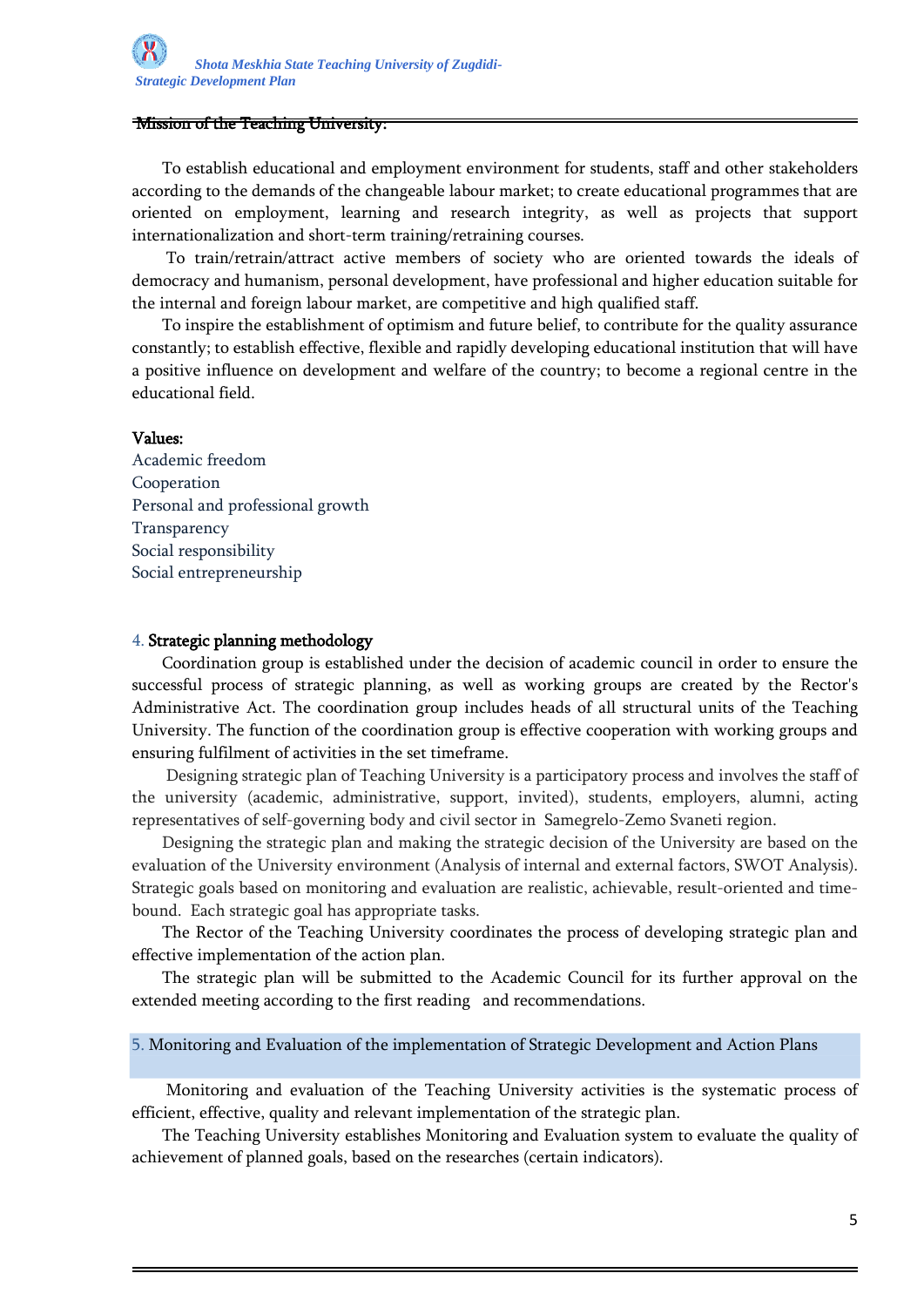Monitoring and Evaluation of action plan implementation is an objective, participatory process. Monitoring and Evaluation process is implemented by Internal Audit office with the cooperation of Quality Assurance office and Legal office, based on clearly defined indicators.

Monitoring process shows what has been done to achieve the set goals.

Evaluation process shows the implementation of the tasks and goals that were defined in the strategic plan.

 While making a report about monitoring and evaluation process the main conclusions and recommendations should be supported with proper evidence. The report should have objective information about positive and negative results and tendencies of Teaching University (as well as solving problems)

 The Feedback is the last stage of evaluation and monitoring process. Currently, the dialogue is held with stakeholders for further discussions about conclusions and recommendations. After finishing monitoring and evaluation process some recommendations and consultation should be given. Monitoring and evaluation might lead to the following results:

- A) Correction of strategic plan
- B) Eliminating existing problems
- C) Considering the obtained conclusions in the process of further strategic planning

 Monitoring of action plan implementation is held annually. The results of monitoring process are shown in the report which is based on Rector's annual report.

#### 6. SWOT Analysis

|                  | Mission and Strategic Development of Teaching University |               |
|------------------|----------------------------------------------------------|---------------|
| <b>Strengths</b> |                                                          | Opportunities |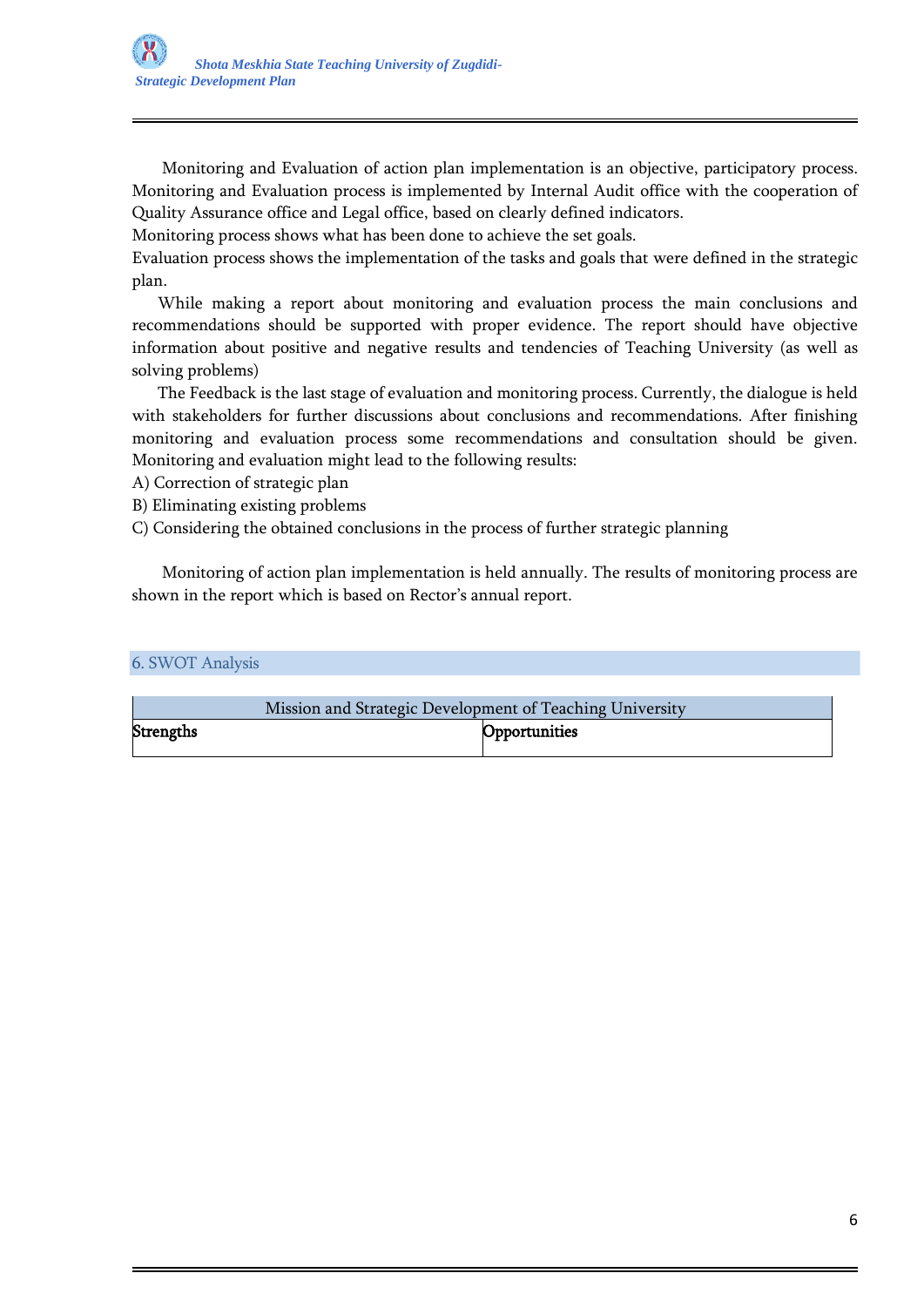| The only State Higher Educational<br>Institution<br>Geographical<br>location/Political<br>importance<br>Mission statement of the Teaching<br>University defines its special role in<br>region<br>the<br>create<br>higher<br>${\sf to}$<br>educational area on the basis of<br>higher educational, vocational and<br>lifelong learning principles.<br>Mission statement of ZSSU defines its<br>special role to develop knowledge,<br>skills and socio-cultural values<br>through the academic sphere.<br>Experience of the partners (both<br>locally and internationally)<br>and<br>educational institutions with the<br>same mission.<br>Quality assessment instruments<br><b>IIIIIIIIII</b> Methodology<br>for<br>strategic<br>planning, working groups, experience of<br>implementation of strategic planning | Social, cultural, economic environmental<br>and other programmes and events;<br>activities facilitating lifelong learning.<br>Involving young generation, external<br>factors and other stakeholders in the<br>process of development of the region.<br>Making right strategic decisions: assuring<br>priorities defined by the mission with<br>strategic goals and objectives |
|-----------------------------------------------------------------------------------------------------------------------------------------------------------------------------------------------------------------------------------------------------------------------------------------------------------------------------------------------------------------------------------------------------------------------------------------------------------------------------------------------------------------------------------------------------------------------------------------------------------------------------------------------------------------------------------------------------------------------------------------------------------------------------------------------------------------|--------------------------------------------------------------------------------------------------------------------------------------------------------------------------------------------------------------------------------------------------------------------------------------------------------------------------------------------------------------------------------|
| Weaknesses                                                                                                                                                                                                                                                                                                                                                                                                                                                                                                                                                                                                                                                                                                                                                                                                      | <b>Threats</b>                                                                                                                                                                                                                                                                                                                                                                 |
| of<br>Less/weak involvement<br>external<br>factors in the process of<br>strategic<br>planning.                                                                                                                                                                                                                                                                                                                                                                                                                                                                                                                                                                                                                                                                                                                  | involvement<br>Less/weak<br>of<br>external<br>factors<br>in the process of strategic<br>planning                                                                                                                                                                                                                                                                               |
|                                                                                                                                                                                                                                                                                                                                                                                                                                                                                                                                                                                                                                                                                                                                                                                                                 | Organizational Structure and Management of Teaching University                                                                                                                                                                                                                                                                                                                 |
| Strengths                                                                                                                                                                                                                                                                                                                                                                                                                                                                                                                                                                                                                                                                                                                                                                                                       | Opportunities                                                                                                                                                                                                                                                                                                                                                                  |
| Work-oriented structural units<br>with<br>experience of mutual cooperation.                                                                                                                                                                                                                                                                                                                                                                                                                                                                                                                                                                                                                                                                                                                                     | Integration of quality assurance function<br>into<br>management<br>process<br>(Considering/introducing<br>the<br>best                                                                                                                                                                                                                                                          |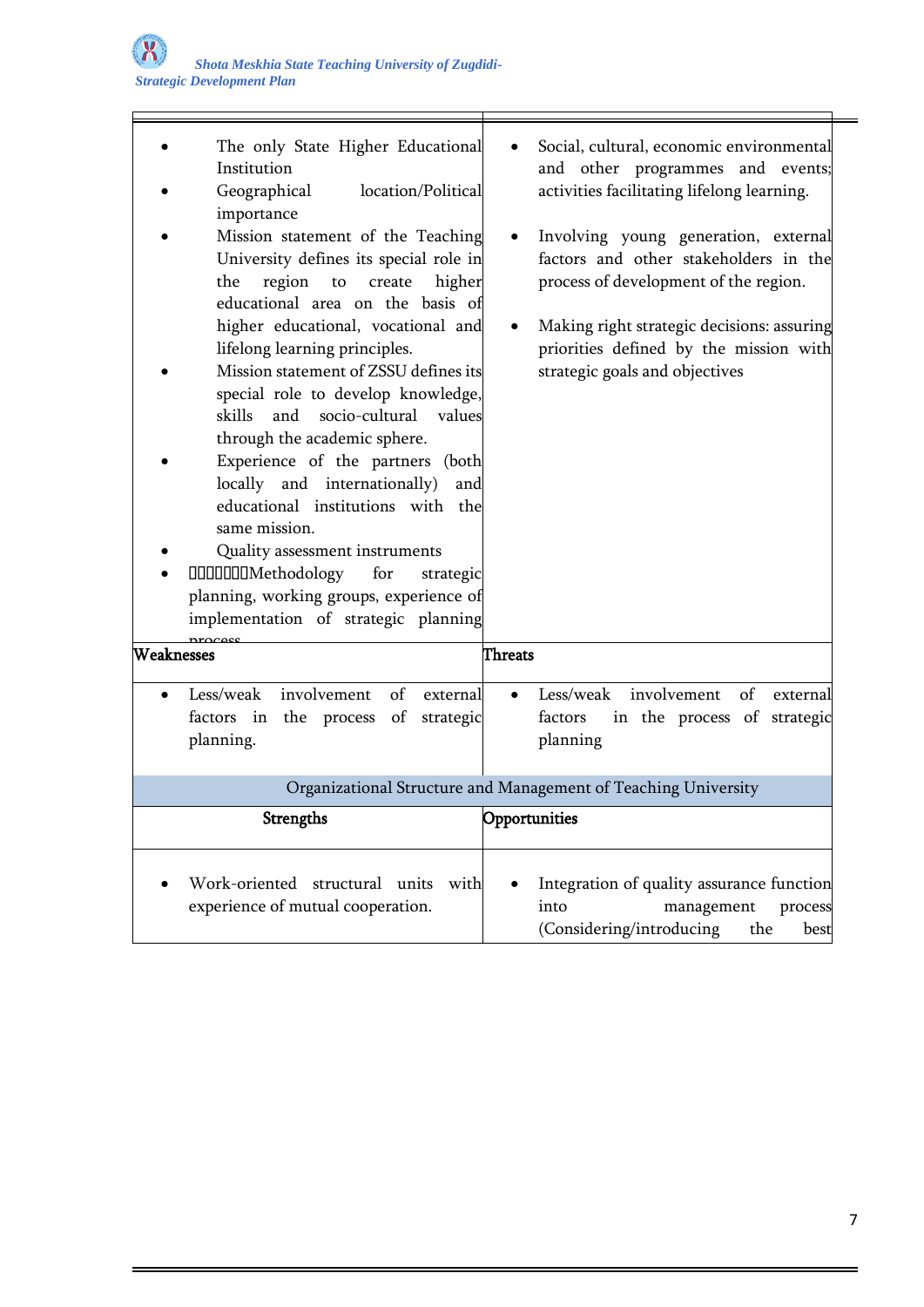| Management stability<br>Relevance of structure with the mission<br>Sharing international experience, gained<br>through<br>building<br>the<br>capacity<br>international<br>projects,<br>in<br>the<br>management policy<br>Mechanisms for promoting the staff<br>Mechanisms for attracting young staff<br>Performance quality assessment tools<br>Academic Freedom<br>Internal regulations, codes of ethics<br>Methodology of<br>planning<br>student<br>contingent | of<br>the<br>monitoring<br>Improvement<br>through<br>mechanisms<br>quality<br>the<br>instruments.<br>Establishing<br>assessment<br>continuous assessment system in order to<br>develop<br>further<br>activities<br>of<br>the<br>institution.<br>Consecutive introduction of the results of<br>international<br>cooperation<br>and<br>internationalization in the management<br>process.<br>Follow the principles of ethics and<br>integrity (plagiarism)<br>Introducing modern technologies in the<br>٠<br>management process of ZSSU<br>Attracting highly-qualified staff.<br>Creating<br>flexible<br>the<br>system<br>οf<br>$\bullet$<br>educational services and information for<br>users, employers, and other<br>the |
|------------------------------------------------------------------------------------------------------------------------------------------------------------------------------------------------------------------------------------------------------------------------------------------------------------------------------------------------------------------------------------------------------------------------------------------------------------------|---------------------------------------------------------------------------------------------------------------------------------------------------------------------------------------------------------------------------------------------------------------------------------------------------------------------------------------------------------------------------------------------------------------------------------------------------------------------------------------------------------------------------------------------------------------------------------------------------------------------------------------------------------------------------------------------------------------------------|
| Weaknesses                                                                                                                                                                                                                                                                                                                                                                                                                                                       | etakoholdere<br><b>Threats</b>                                                                                                                                                                                                                                                                                                                                                                                                                                                                                                                                                                                                                                                                                            |
| Effective structural arrangement and<br>involvement of the units through the<br>integration<br>of<br>quality<br>assurance<br>mechanisms.<br>Using modern technologies<br>in<br>the<br>management process of ZSSU<br>Machanisms<br>detection<br>for<br>and<br>prevention of plagiarism<br>Mechanisms for monitoring<br>Management policy focused on staff<br>development<br>Advertising activities                                                                | Unstable socio-economic environment<br>٠<br>Demographic changes<br>٠<br>Unequal allocation of population<br>٠<br>Legislative regulations<br>$\bullet$                                                                                                                                                                                                                                                                                                                                                                                                                                                                                                                                                                     |
|                                                                                                                                                                                                                                                                                                                                                                                                                                                                  | Educational programmes of Teaching University                                                                                                                                                                                                                                                                                                                                                                                                                                                                                                                                                                                                                                                                             |
| Strengths                                                                                                                                                                                                                                                                                                                                                                                                                                                        | Opportunities                                                                                                                                                                                                                                                                                                                                                                                                                                                                                                                                                                                                                                                                                                             |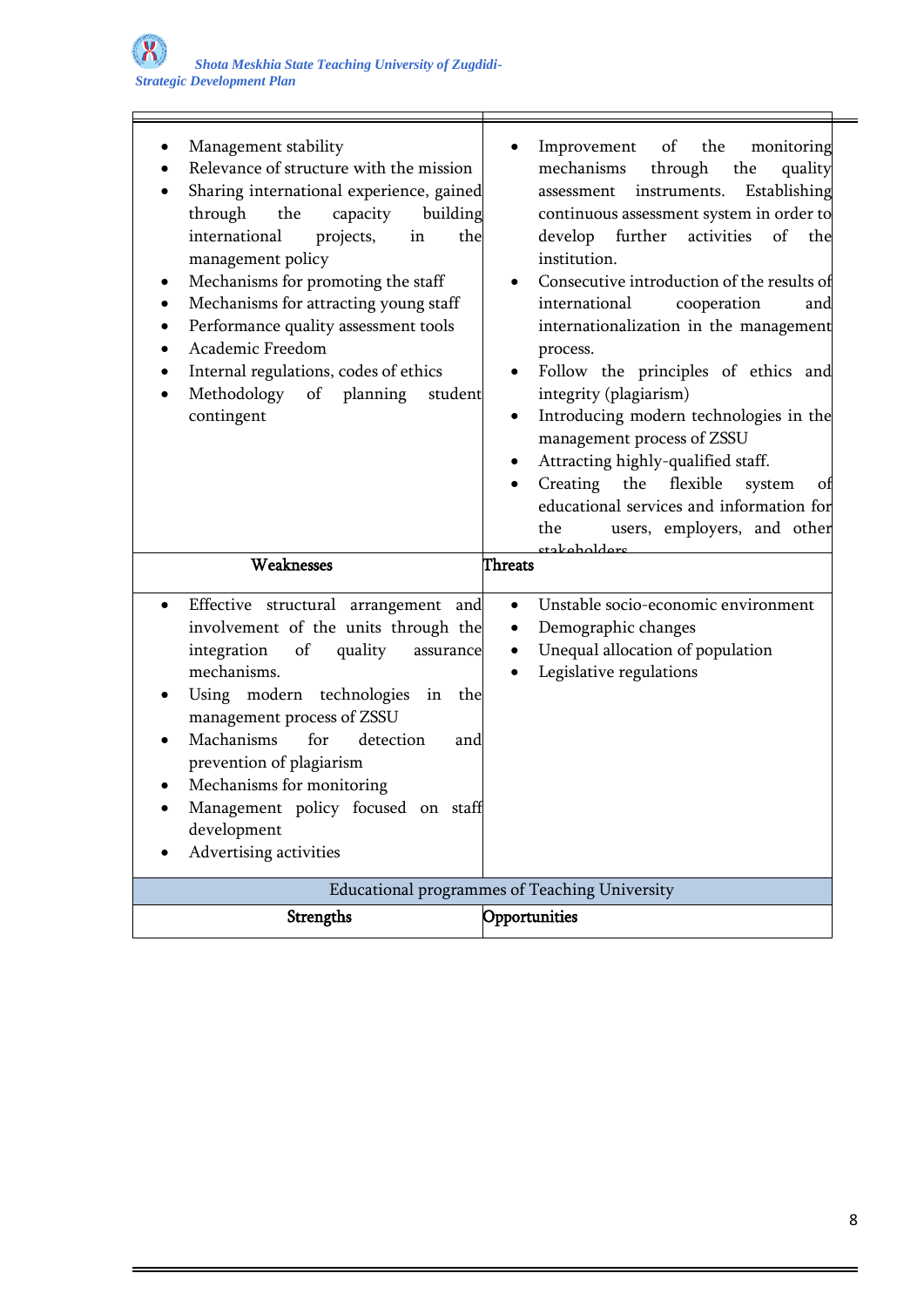| and vocational educational<br>Higher        | Conducting Labour market surveys using                |
|---------------------------------------------|-------------------------------------------------------|
| programmes oriented on the market and       | quality<br>instruments.<br>assessment                 |
| learning outcomes; training/retraining      | Identifying new professions, creating/                |
| courses.                                    | modifying educational programmes.                     |
| Designing educational programmes and        | Full involvement of individualized                    |
| development policy.                         | education programmes in the learning                  |
| Experience of designing individualized<br>٠ | process.                                              |
| education programmes.                       | Flexible and transparent assessment<br>$\bullet$      |
| Fair system of student assessment<br>٠      | system oriented on the improvement of                 |
| Consultation service                        | students'academic performance.                        |
| Methodology of programme assessment         | Increasing the involvement of employers,<br>$\bullet$ |
|                                             | alumni and students in the process of                 |
|                                             | and implementation<br>designing<br>οt                 |
|                                             | educational programmes.                               |
|                                             | Designing joint educational programmes                |
|                                             | educational<br>Designing<br>$\bullet$<br>courses/     |
|                                             | with the purpose<br>programmes<br>οt                  |

|                                                                                                                                                                                                                                                                                                                                                          | Designing<br>short-term<br>new<br>training/retraining courses in order to<br>support the accessibility of lifelong learning.<br>Complete information about educational<br>programmes and catalogues in the learning<br>management system;                                                                     |
|----------------------------------------------------------------------------------------------------------------------------------------------------------------------------------------------------------------------------------------------------------------------------------------------------------------------------------------------------------|---------------------------------------------------------------------------------------------------------------------------------------------------------------------------------------------------------------------------------------------------------------------------------------------------------------|
| Weaknesses<br>Insufficient involvement of business<br>sector, employers, alumni and students<br>designing and implementation<br>in<br>process of educational programmes<br>Labour market survey<br>٠<br>Funding, budget<br>Methods of learning and teaching<br><b>Evaluation</b> system<br>Subjects with<br>the<br>purpose<br>οt<br>internationalization | <b>Threats</b><br>Legislative regulations<br>$\bullet$<br>Existing model of funding higher education<br>$\bullet$<br>and science, budget<br>Non-active cooperation with business sector<br>/employers/social partners<br>Rapid changes in<br>labour<br>market<br>requirements<br>Low level of basic education |
|                                                                                                                                                                                                                                                                                                                                                          | Teaching University staff                                                                                                                                                                                                                                                                                     |
| <b>Strengths</b>                                                                                                                                                                                                                                                                                                                                         | Opportunities                                                                                                                                                                                                                                                                                                 |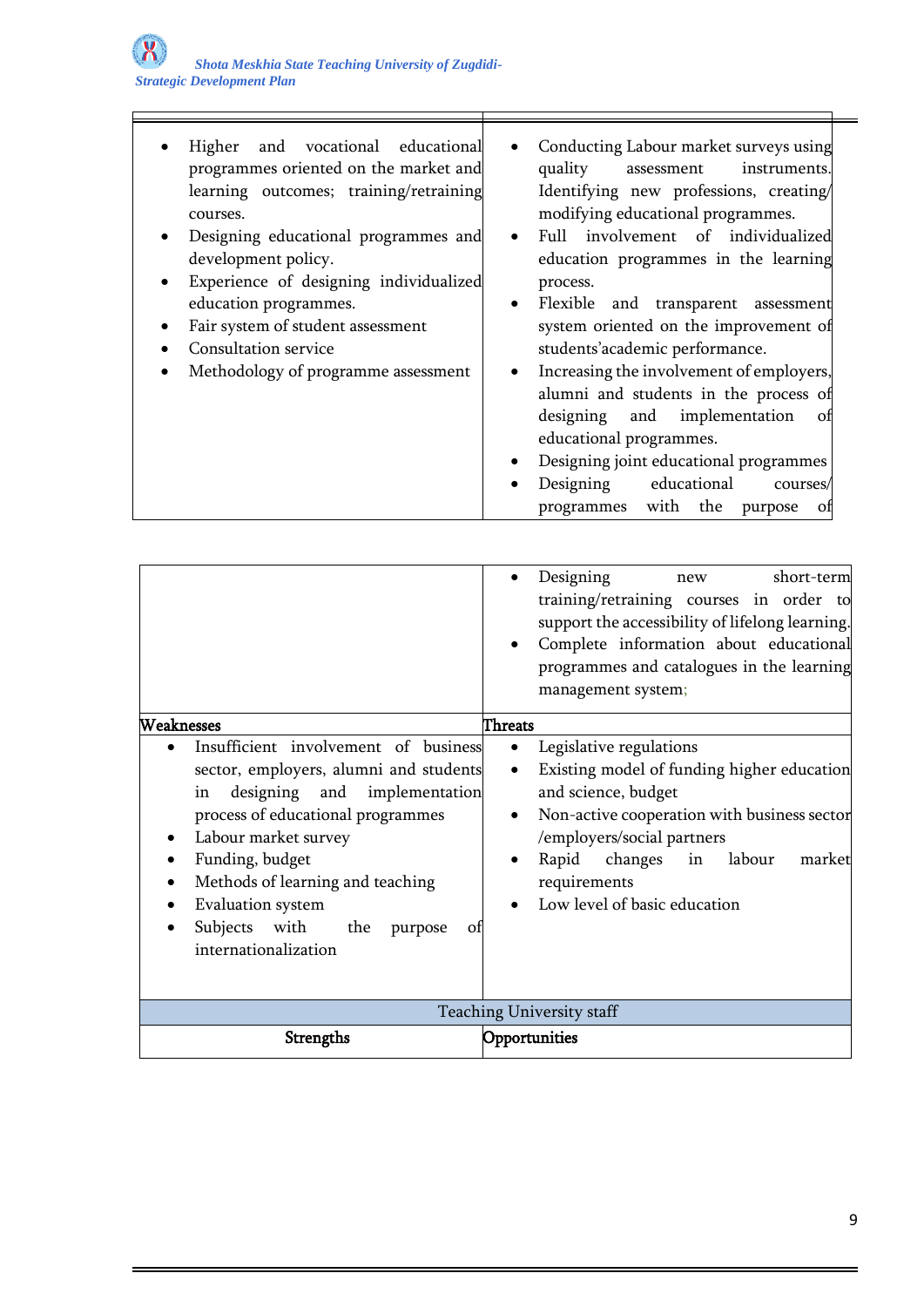Ξ

| Staff management regulations<br>Retrained staff<br>Retrained staff with the purpose of<br>internationalization<br>Quality assessment instruments<br>Encouragement mechanisms                                                                                                                                                                                                             | Establishing<br>the<br>joint<br>system<br>οt<br>policy under<br>staff<br>management<br>the<br>management regulations. It is oriented on<br>the staff development and ensures effective<br>management process.<br>Improvement of the system of motivation<br>and staff policy<br>Raising the staff qualification both locally<br>and internationally<br>Defining academic/invited staff workload<br>for effective performance<br>Defining affiliation of academic staff and<br>improvement of benchmarks of educational<br>and research activities. |
|------------------------------------------------------------------------------------------------------------------------------------------------------------------------------------------------------------------------------------------------------------------------------------------------------------------------------------------------------------------------------------------|----------------------------------------------------------------------------------------------------------------------------------------------------------------------------------------------------------------------------------------------------------------------------------------------------------------------------------------------------------------------------------------------------------------------------------------------------------------------------------------------------------------------------------------------------|
| Weaknesses                                                                                                                                                                                                                                                                                                                                                                               | <b>Threats</b>                                                                                                                                                                                                                                                                                                                                                                                                                                                                                                                                     |
| Insufficient number of academic staff<br>knowledge<br>with<br>proper<br>(foreign<br>languages, information technologies) to<br>accomplish the goals of Teaching<br>University, defined in the mission and<br>strategic planning.<br>Having improper pedagogical skills of<br>practician specialists and experts in<br>particular<br>fields<br>in<br>vocational<br>educational programmes | Budget                                                                                                                                                                                                                                                                                                                                                                                                                                                                                                                                             |
|                                                                                                                                                                                                                                                                                                                                                                                          | Student support activities                                                                                                                                                                                                                                                                                                                                                                                                                                                                                                                         |
| Strengths                                                                                                                                                                                                                                                                                                                                                                                | Opportunities                                                                                                                                                                                                                                                                                                                                                                                                                                                                                                                                      |
| educational<br>Student-oriented<br>$\bullet$<br>programmes and area<br>Student support services                                                                                                                                                                                                                                                                                          | ·Growth of student support and financial<br>support<br>Internationalization of student contingent                                                                                                                                                                                                                                                                                                                                                                                                                                                  |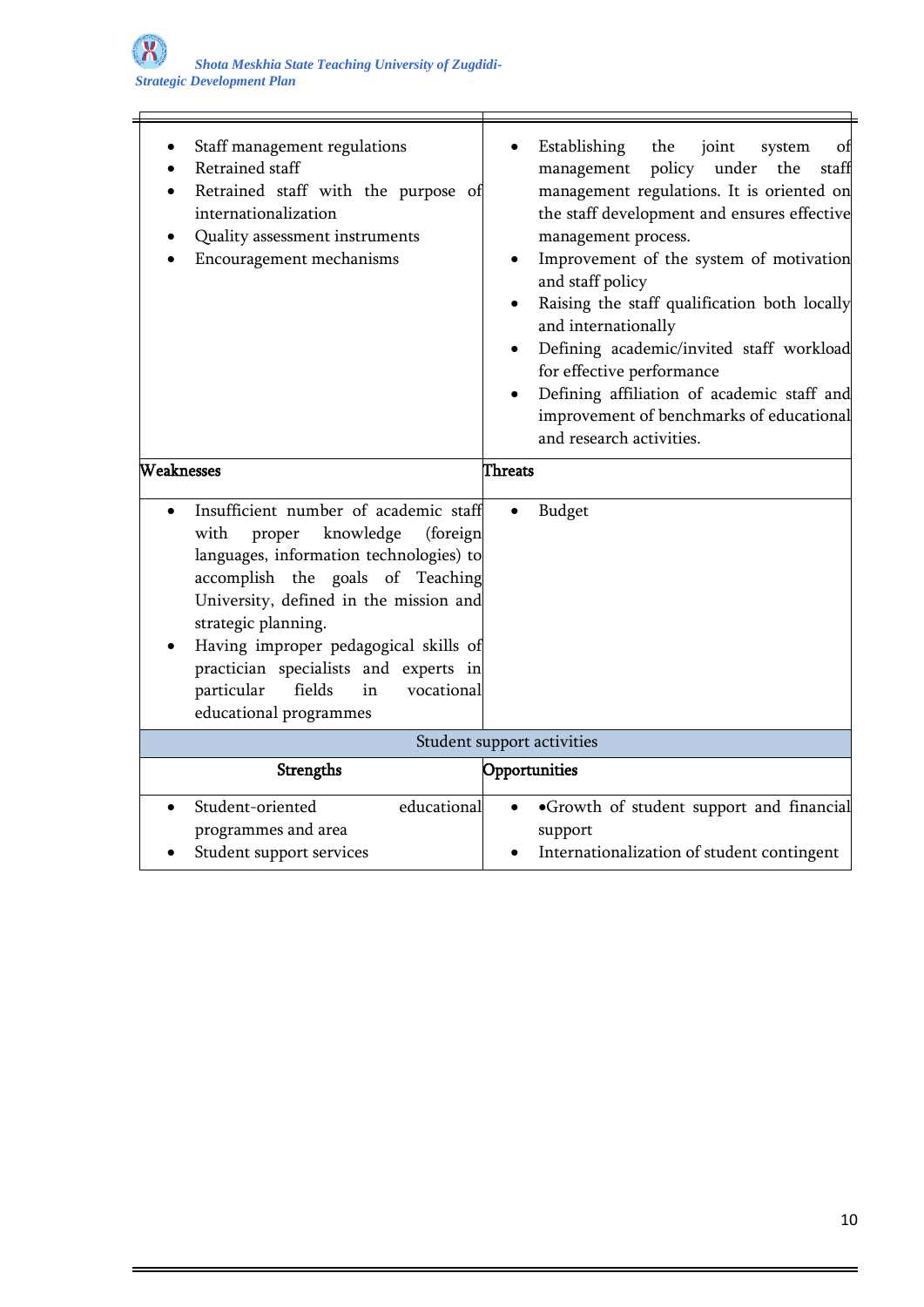| Protection of student rights and interests<br>٠<br>Student career support mechanisms (support<br>trainings related to career development and<br>employment,<br>based<br>international<br>on<br>experience)<br>Support of student initiatives<br>Mechanisms<br>of<br>student<br>socio-economic<br>support.<br>Consultation system<br>Creating proper conditions for students<br>٠<br>through the flexible system of<br>credit<br>recognition (locally and internationally)<br>Evaluation of quality of student support<br>mechanisms<br>Constant care for the flevihle learning process<br>Weaknesses | Improvement of student support<br>service<br>$\bullet$<br>mechanisms<br>fully adapted environment for the students with<br>$\bullet$<br>special needs<br>Increasing the student motivation in order to<br>$\bullet$<br>strengthen their involvement in the activities<br>and management process.<br>Supporting student initiatives/ needs through<br>the legislative amendments, quality educational<br>programmes, student support service centres,<br>education<br>individualized<br>programmes,<br>encouragement and support mechanisms<br>Threats                                                   |
|------------------------------------------------------------------------------------------------------------------------------------------------------------------------------------------------------------------------------------------------------------------------------------------------------------------------------------------------------------------------------------------------------------------------------------------------------------------------------------------------------------------------------------------------------------------------------------------------------|---------------------------------------------------------------------------------------------------------------------------------------------------------------------------------------------------------------------------------------------------------------------------------------------------------------------------------------------------------------------------------------------------------------------------------------------------------------------------------------------------------------------------------------------------------------------------------------------------------|
| Learning Management System<br>٠<br>Partly adapted environment for students with<br>special needs<br>Insufficient activity and involvement of<br>students in the management process<br>Individualized education programmes<br>٠                                                                                                                                                                                                                                                                                                                                                                       | incomes from students due to the<br>Unstable<br>$\bullet$<br>unsustainable socio-economic conditions                                                                                                                                                                                                                                                                                                                                                                                                                                                                                                    |
| Strengths                                                                                                                                                                                                                                                                                                                                                                                                                                                                                                                                                                                            | Research, development and/or other creative activities<br>Opportunities                                                                                                                                                                                                                                                                                                                                                                                                                                                                                                                                 |
| Internal conferences<br>$\bullet$<br>Volumes of works and scientific publications of<br>the institution<br>Accessibility to the international electronic<br>database. (Elsevier)<br>Weaknesses                                                                                                                                                                                                                                                                                                                                                                                                       | Trainings for academic staff in the foreign<br>$\bullet$<br>language using university resources (Foreign<br>Language Learning Center)<br>Introducing the funding system of research,<br>improving the system of finding the sources for<br>researches. Attracting business sector in<br>researches.<br>Introducing an advanced system of evaluation in<br>order to define scientific productivity of<br>academic staff and the research quality.<br>Enhancing the research components in the<br>educational programmes.<br>Deepening international partnership.<br>International conferences<br>Threats |
|                                                                                                                                                                                                                                                                                                                                                                                                                                                                                                                                                                                                      |                                                                                                                                                                                                                                                                                                                                                                                                                                                                                                                                                                                                         |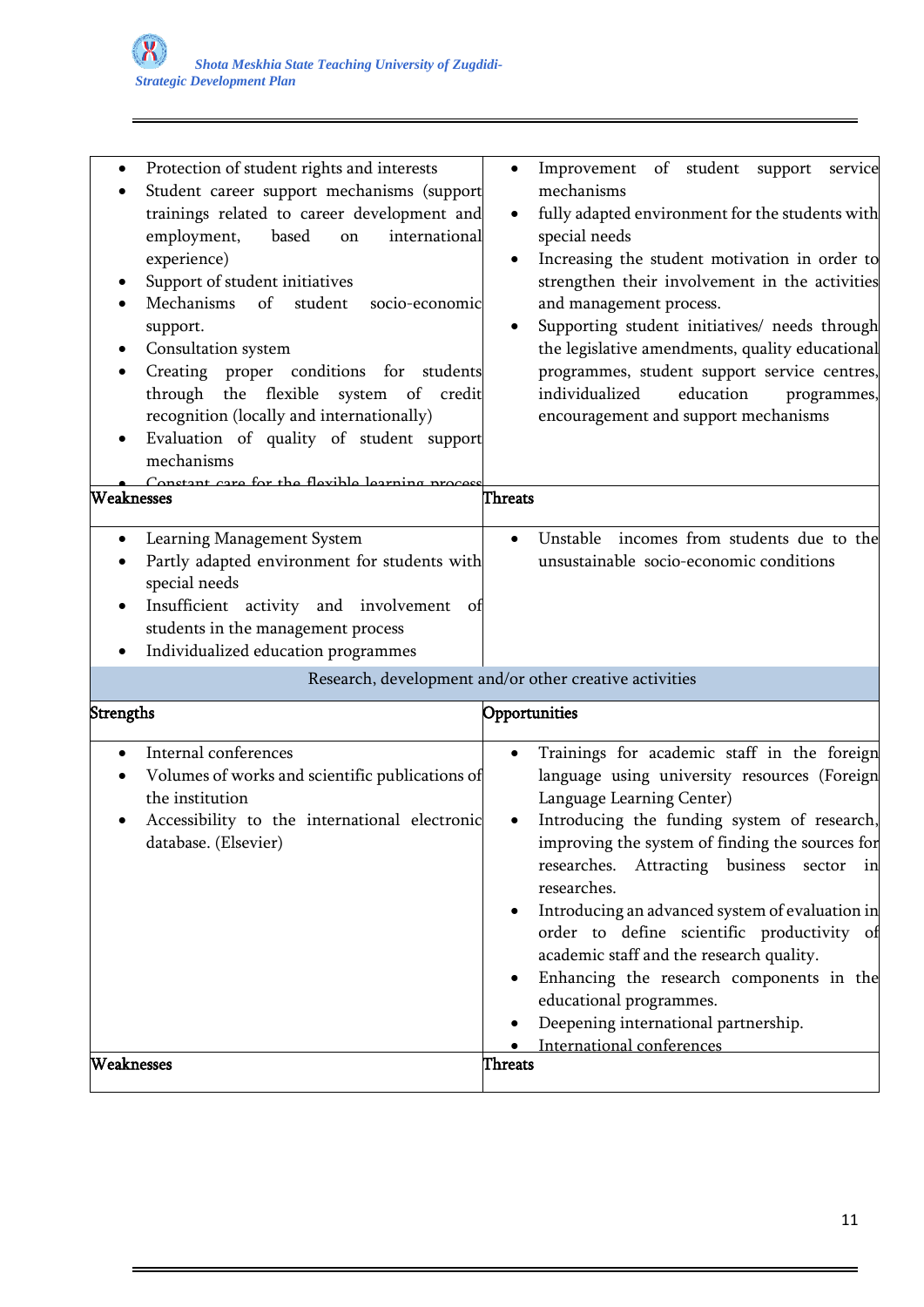| Integration of learning and research process<br>Funding the research<br>Insufficient usage of international electronic<br>library network by scientific staff.<br>Low level of indexes of research works of<br>scholars in international journals<br>Methodology of evaluating the productivity of<br>٠<br>academic staff, and instruments for evaluation<br>of performance quality.<br>International conferences                                                                      | Unstable<br>incomes due to the unsustainable<br>socio-economic conditions                                                                                                                                                                                                                                                                                                                                                                                                                                                                                                                                                                                                                                                                                             |
|----------------------------------------------------------------------------------------------------------------------------------------------------------------------------------------------------------------------------------------------------------------------------------------------------------------------------------------------------------------------------------------------------------------------------------------------------------------------------------------|-----------------------------------------------------------------------------------------------------------------------------------------------------------------------------------------------------------------------------------------------------------------------------------------------------------------------------------------------------------------------------------------------------------------------------------------------------------------------------------------------------------------------------------------------------------------------------------------------------------------------------------------------------------------------------------------------------------------------------------------------------------------------|
|                                                                                                                                                                                                                                                                                                                                                                                                                                                                                        | Material, information and financial resources                                                                                                                                                                                                                                                                                                                                                                                                                                                                                                                                                                                                                                                                                                                         |
| <b>Strengths</b>                                                                                                                                                                                                                                                                                                                                                                                                                                                                       | Opportunities                                                                                                                                                                                                                                                                                                                                                                                                                                                                                                                                                                                                                                                                                                                                                         |
| Material-technical base (University premises<br>$\bullet$<br>and supporting facilities)<br>Infrastructure and licensed<br>IT<br>software<br>provision.<br>Library fund, library management system,<br>accessibility to the international scientific<br>database<br>Uninterruptible power supply, sanitary units,<br>٠<br>natural light possibilities, and central heating<br>system.<br>Fire prevention and safety, first aid, and order<br>mechanisms.<br>Financial management system | Effective system of financial management and<br>$\bullet$<br>control<br>Finding financial resources, attracting business<br>sector<br>Adding the educational area<br>Constant monitoring and updating of IT<br>$\bullet$<br>infrastructure<br>Installation of local networking<br>$\bullet$<br>Renewal/ increasing the number of core<br>$\bullet$<br>literature<br>Improvement of library resources and services<br>٠<br>Providing the open, transparent and accessible<br>$\bullet$<br>web-page in both languages. (Georgian and<br>English)<br>Ensuring<br>the introduction<br>business<br>of<br>continuity mechanisms<br>Ensuring fully adapted environment for people<br>with special needs.<br>Continuous renewal and improvement of<br>material-technical base |
| Weaknesses                                                                                                                                                                                                                                                                                                                                                                                                                                                                             | <b>Threats</b>                                                                                                                                                                                                                                                                                                                                                                                                                                                                                                                                                                                                                                                                                                                                                        |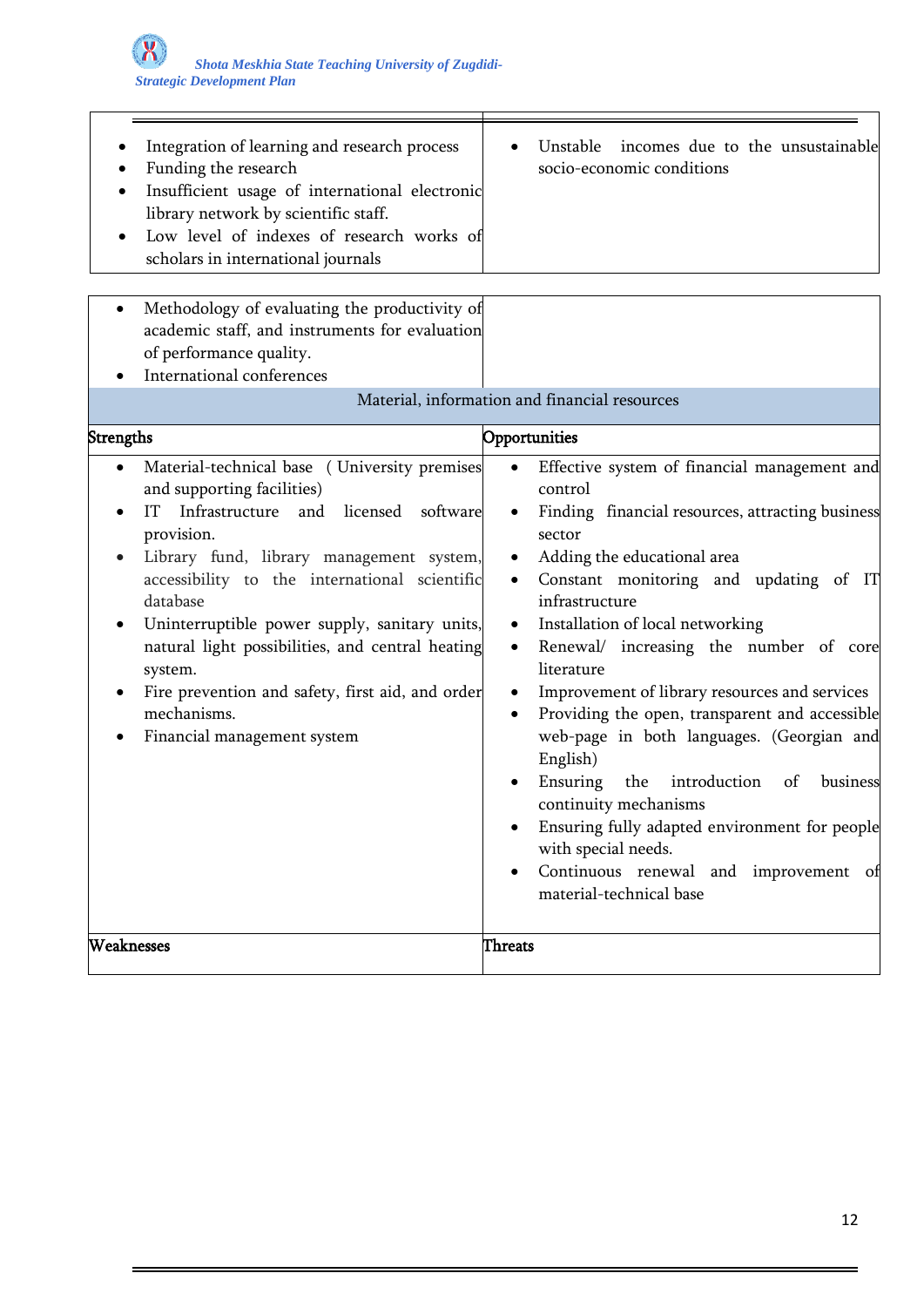| Partly adapted environment for students with<br>special needs                                                                        | Funding rule, budget<br>$\bullet$<br>Unstable socio-economic environment<br>$\bullet$ |
|--------------------------------------------------------------------------------------------------------------------------------------|---------------------------------------------------------------------------------------|
| Non-existence of open, transparent<br>and<br>accessible web-page in Georgian and English<br>languages.                               |                                                                                       |
| Local networking<br>Insufficient number of copies of core literature.<br>Electronic library materials (lending/receiving)<br>E-books |                                                                                       |

## 7. Priorities of Teaching University development

Teaching University leads with the following priorities in order to promote work effectiveness and service quality:

- A) Development of institutional capacity of the Teaching University
- B) Improvement of learning and teaching process
- C) Broadening local and international cooperation
- D) Modernization of management and infrastructure
- E) Supporting the research activities
- F) Promotion of alumni career development
- G) Improvement of the student/vocational student-oriented environment and student life
- H) Facilitate lifelong learning

8. Main goals of the Teaching University development, means for achieving these goals, and results

1.Contribution to the development of the society on the regional and national level through sharing the knowledge

2.Development of organizational structure and management system using quality assurance mechanisms effectively in the management process. Perfection/Development of internal quality management system.

3.Development of educational programmes/introducing new educational programmes (academic and vocational)

4.Constant improvement of management policy and procedures oriented on the Teaching University staff development

5.Improvement of learning process regulations and student support services

6.Promoting the implementation of research projects

7.Development of material, information and financial resources for the sustainable, stable, effective and efficient functioning of the Teaching University

Strategic goal 1. Contribution to the development of the society on the regional and national level through sharing the knowledge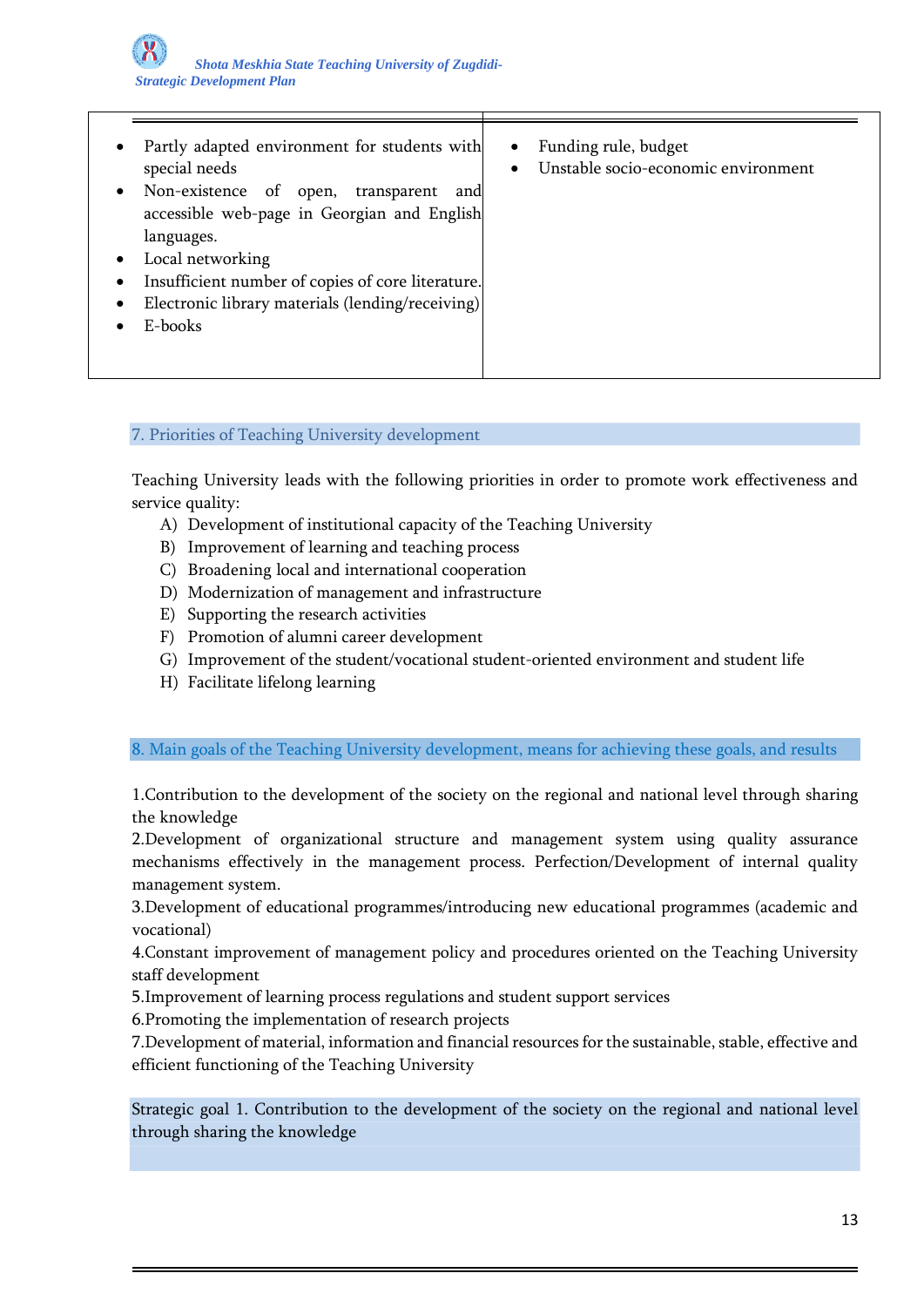## Tasks:

1.1 Sharing with the society the knowledge gathered in the institution;

1.2 Introduction of learning courses oriented on value formation;

Identifying the priority fields/directions considering regional needs;

1.1 Sharing with the society the knowledge gathered in the institution

| Activity 1 | Implementation of social, cultural, economic and environmental programmes and<br>activities                                                                                                                                                                                                                              |
|------------|--------------------------------------------------------------------------------------------------------------------------------------------------------------------------------------------------------------------------------------------------------------------------------------------------------------------------|
| Activity 2 | The role of the Teaching University in the society through facilitating the lifelong<br>learning (Lifelong Learning Centre, Career Development Centre, Extension Centre,<br>Foreign Language Learning Centre, Short-term training/retraining courses, providing<br>the local firms with the assistance and consultation) |
| Activity 3 | Participation of academic staff in the discussions of important social issues, offering<br>expert and consultation services                                                                                                                                                                                              |
| Activity 4 | Adapting the learning process to the regional needs (region-oriented programmes,<br>recruitment of local students, active participation of alumni in the process of policy<br>forming)                                                                                                                                   |

1.2 Introduction of subjects oriented on value formation

| Activity1  | Implementation of the subjects that fit to the social responsibility ("Corporative     |
|------------|----------------------------------------------------------------------------------------|
|            | Social Responsibility", "Academic Writing", "Democracy and Citizenship",               |
|            | "Entrepreneurship", "Environment and Sustainable Development", "History of             |
|            | Philosophy(conceptual issues)", "Psychology", "Political Sciences", "Career            |
|            | Management", "Foreign Language", "History of Georgia", "History of Religions".)        |
| Activity 2 | Adapting the learning process to the regional needs (region-oriented programmes,       |
|            | recruitment of local students, active participation of alumni in the process of policy |
|            | forming)                                                                               |
|            |                                                                                        |

# 1.3 Identifying priority fields/directions considering regional needs

| Activity1 | Designing/Implementation of educational programmes/courses in reliance with          |
|-----------|--------------------------------------------------------------------------------------|
|           | priority fields/directions (Agrarian, Construction, Tourism, Engineering, Education, |
|           | Healthcare, Law, Business)                                                           |
|           |                                                                                      |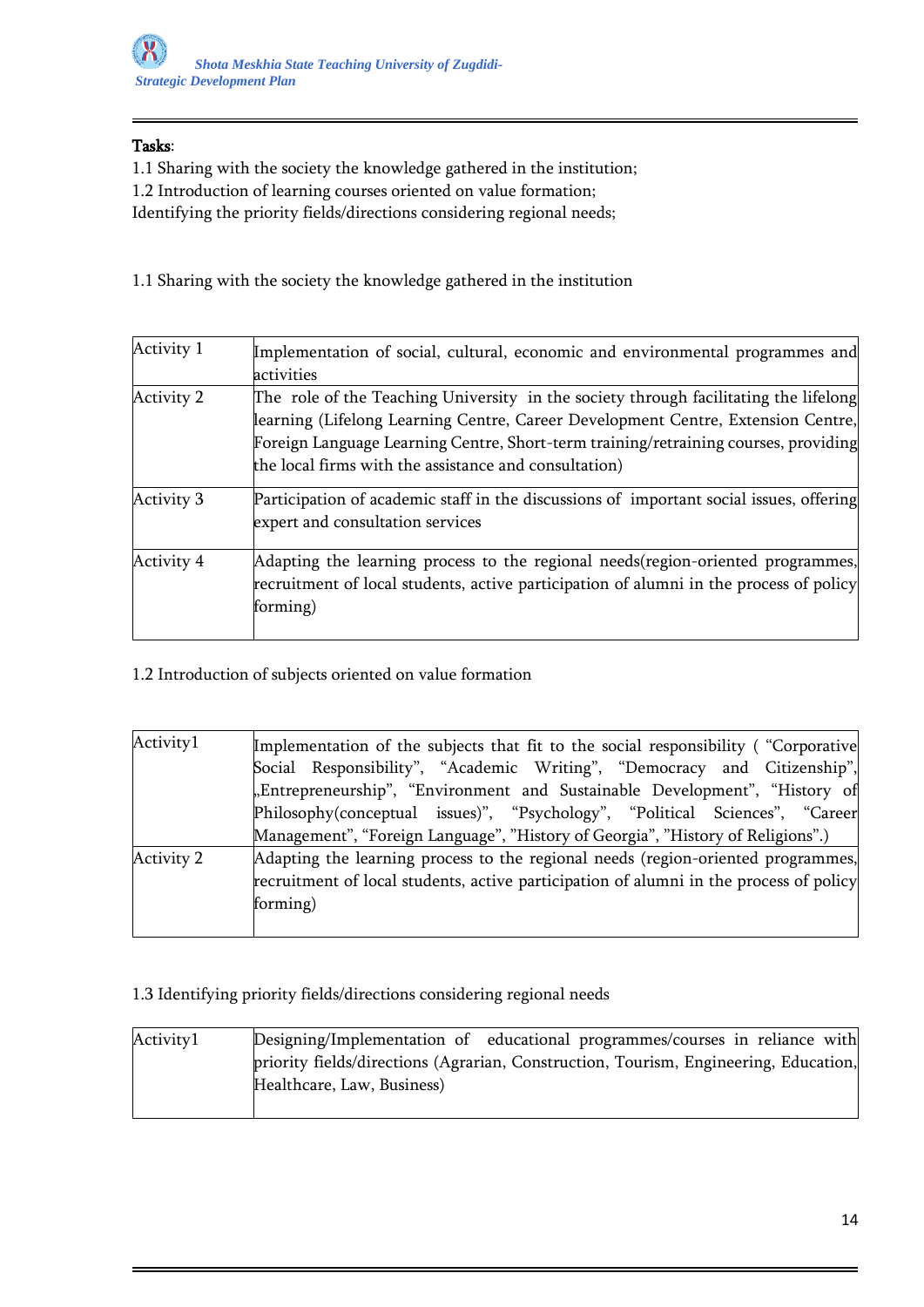Strategic goal 2. Development of organizational structure and management system through utilizing quality assurance mechanisms effectively in the management process. Perfection/development of internal quality management system

### Tasks:

2.1 Integration of functions of quality assurance in the management process. Considering/introducing the best practices existing in the educational sector;

2.2 Modernization of the main educational units (faculties);

2.3 Introducing modern technologies of management;

2.4 Improvement of mechanisms for assessment, self-assessment and monitoring, and further development of activities of theTeaching University on the basis of continuous assessment system;

2.5 Supporting the international cooperation and the process of internationalization;

2.6 Developingthe mechanisms to improve the learning process through monitoring over the students' academic performance;

2.7 Developing the mechanisms for evaluation and improvement of educational programmes;

2.8 Following the principles of ethics and integrity;

2.9 Establishing the flexible information system for the users of educational services, employers and stakeholders;

2.1 Integration of functions of quality assurance in the management process. Considering/introducing the best practices existing in the educational sector;

| Activity 1        | Designing and providing proper methodologies to the structural units and<br>management bodies in order to use mechanisms of quality assurance in the                                                                                                                            |
|-------------------|---------------------------------------------------------------------------------------------------------------------------------------------------------------------------------------------------------------------------------------------------------------------------------|
|                   | management process effectively.                                                                                                                                                                                                                                                 |
| <b>Activity 2</b> | Effective involvement of every unit of the institution in the implementation of                                                                                                                                                                                                 |
|                   | internal quality assurance mechanisms                                                                                                                                                                                                                                           |
| Activity 3        | Designing the assessment system for working/learning conditions as well as for<br>material, information and infrastructural resources(preparing questionnaires for staff,<br>students/vocational students satisfaction survey), conducting surveys and analysis<br>periodically |
| Activity 4        | Full involvement of quality assurance office in the monitoring process of action plan<br>implementation                                                                                                                                                                         |
| Activity 5        | Cooperation of quality assurance office with internal audit and legal office while<br>evaluating the management process of the Teaching University                                                                                                                              |
| Activity 6        | Description of activities of the structural units in accordance with the quality<br>assurance office methodologies- evaluation and analysis of reports about survey<br>results                                                                                                  |
| Activity 7        | Allocating appropriate human, information and material resources with the purpose<br>of effective implementation of internal quality assurance mechanisms                                                                                                                       |
| Activity 8        | Management body meetings in an extended format with full involvement of staff                                                                                                                                                                                                   |
| Activity 9        | Annual reports of management bodies on the meetings in an extended format                                                                                                                                                                                                       |
| Activity10        | Submitting reports of structural units periodically to the head of administration                                                                                                                                                                                               |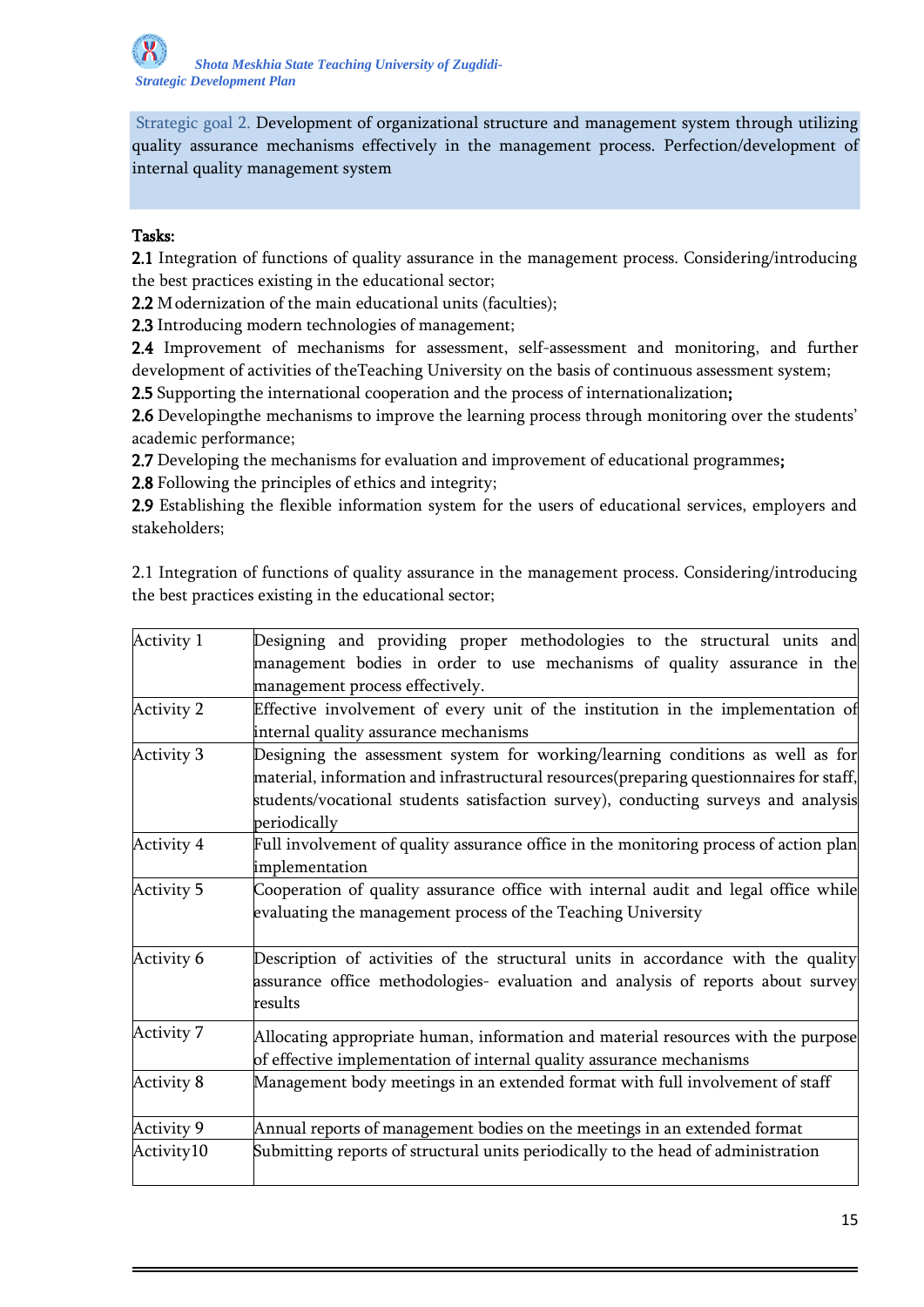| Activity 11        | Planning the meetings with all the units at the Teaching University to introduce them<br>quality assurance mechanisms and methodologies. |
|--------------------|------------------------------------------------------------------------------------------------------------------------------------------|
| <b>Activity 12</b> | Introducing the mechanisms for getting feedback using Electronic Management<br>System in the Teaching University                         |
| Activity 13        | To equip material-technical base with modern technology                                                                                  |
| <b>Activity 14</b> | Conducting training for human resources, attracting highly-qualified staff                                                               |
| <b>Activity 15</b> | Permanent update of the web-page, purchasing the electronic systems/programmes                                                           |

2.2 Reorganization of the main educational units (faculties);

| Activity 1        | Changes in the university statute                                                                               |
|-------------------|-----------------------------------------------------------------------------------------------------------------|
| Activity 2        | Optimization of the main educational units (faculties)                                                          |
| <b>Activity 3</b> | Developing the regulation rules for the faculty council                                                         |
| Activity 4        | Establishing new structural units and making their job descriptions in the form of<br>regulation rules          |
| <b>Activity 5</b> | Conducting elections of appropriate management bodies                                                           |
| Activity 6        | Involvement of new structural units in the university structure                                                 |
| <b>Activity 7</b> | Formation of structural units and hierarchy                                                                     |
| Activity 8        | Effective and coordinated actions of structural units. Development of appropriate<br>regulations and mechanisms |

2.3 Introducing modern technologies of management;

| Activity 1 | Introducing electronic document processing system EFLOW                                            |
|------------|----------------------------------------------------------------------------------------------------|
| Activity 2 | Designing Doc flow sequence                                                                        |
| Activity 3 | Conducting training for the staff about the issues of the electronic document<br>processing system |
| Activity 4 | Establishing the electronic registry system for staff                                              |
| Activity 5 | Making electronic Doc flow in line with the rules for document processing                          |
| Activity 6 | Establishment of learning management electronic system                                             |

2.4 Improvement of mechanisms for assessment, self-assessment and monitoring, and further development of activities of the Teaching University on the basis of continuous assessment system;

┑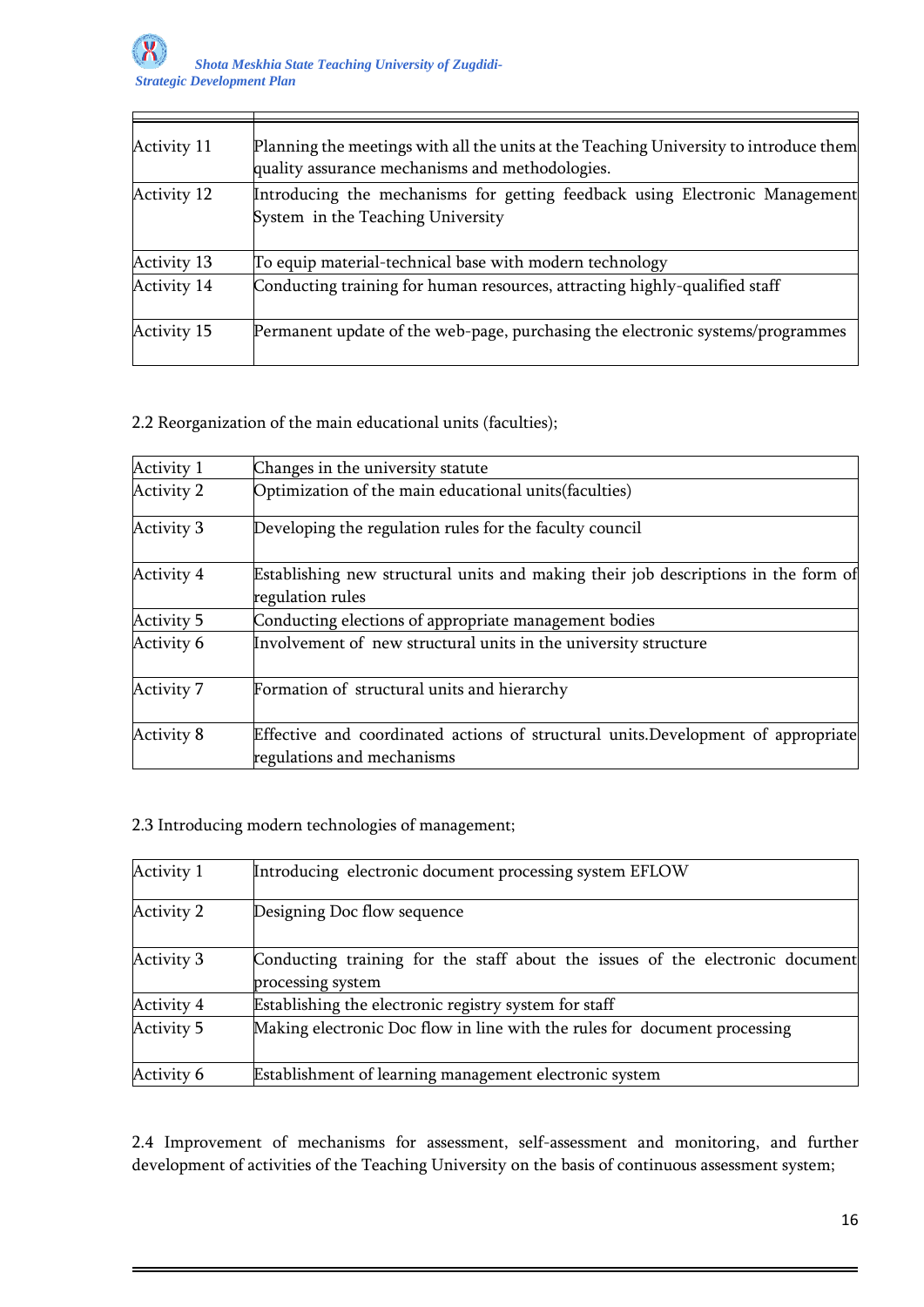| Activity 1        | Defining criteria for staff evaluation, and developing the mechanisms                 |
|-------------------|---------------------------------------------------------------------------------------|
| Activity 2        | Making questionnaires and conducting assessment and self-assessment surveys for       |
|                   | management bodies as well as academic, administrative, support and invited staff, and |
|                   | vocational education teacher                                                          |
| Activity 3        | Function compliance with the relevant regulations of structural units and workload.   |
|                   | Clearly formed regulations and accordingly, avoiding duplication of functions.        |
| Activity 4        | Analysis of the results of monitoring and surveys, and carrying out proper activities |
|                   | in order to improve mechanisms for the Teaching University current management         |
|                   | policy                                                                                |
| <b>Activity 5</b> | Conducting surveys and analysis for the involvement of students/vocational students   |
|                   | in the process of evaluation of management effectiveness                              |

2.5 Supporting international cooperation of the institution and the process of internationalization;

| Activity 1        | Attracting international students and staff. International mobility                                                                                                                                                                                                   |
|-------------------|-----------------------------------------------------------------------------------------------------------------------------------------------------------------------------------------------------------------------------------------------------------------------|
| <b>Activity 2</b> | Increasing the quality of the Teaching University through internationalization/<br>capacity building international projects                                                                                                                                           |
| <b>Activity 3</b> | Popularizing the Teaching University among entrants, students, vocational students,<br>employers, stakeholders, Georgian and foreign universities.                                                                                                                    |
| <b>Activity 4</b> | Organizing international conferences                                                                                                                                                                                                                                  |
| <b>Activity 5</b> | Involvement of international researchers and scientists in the editorial board of<br>scientific editions                                                                                                                                                              |
| Activity 6        | Management improvement and preparing the educational programmes for the<br>internationalization through involving the staff trained within the international<br>projects about institutional development (foreign language courses, modules,<br>programmes)           |
| Activity 7        | Foreign language courses for staff and students/vocational students in the Foreign<br>Language Learning Centre with the purpose of internationalization                                                                                                               |
| Activity 8        | Adding exchange programmes with foreign partners, extending the area; creating<br>joint programmes/courses for vocational, bachelor and/or master degree                                                                                                              |
| Activity 9        | Deepen/widen cooperative relationship with employers                                                                                                                                                                                                                  |
| Activity 10       | Summer and winter schools with the participation of foreign professors.<br>Implementing the supporting project for enhancing priority directions- public<br>lectures by foreign professors                                                                            |
| Avtivity 11       | Students/vocational students and staff surveys and their analysis through the<br>evaluation and analysis of current mechanisms for international cooperation and<br>internationalization, including attracting foreign professors and students/vocational<br>students |

┙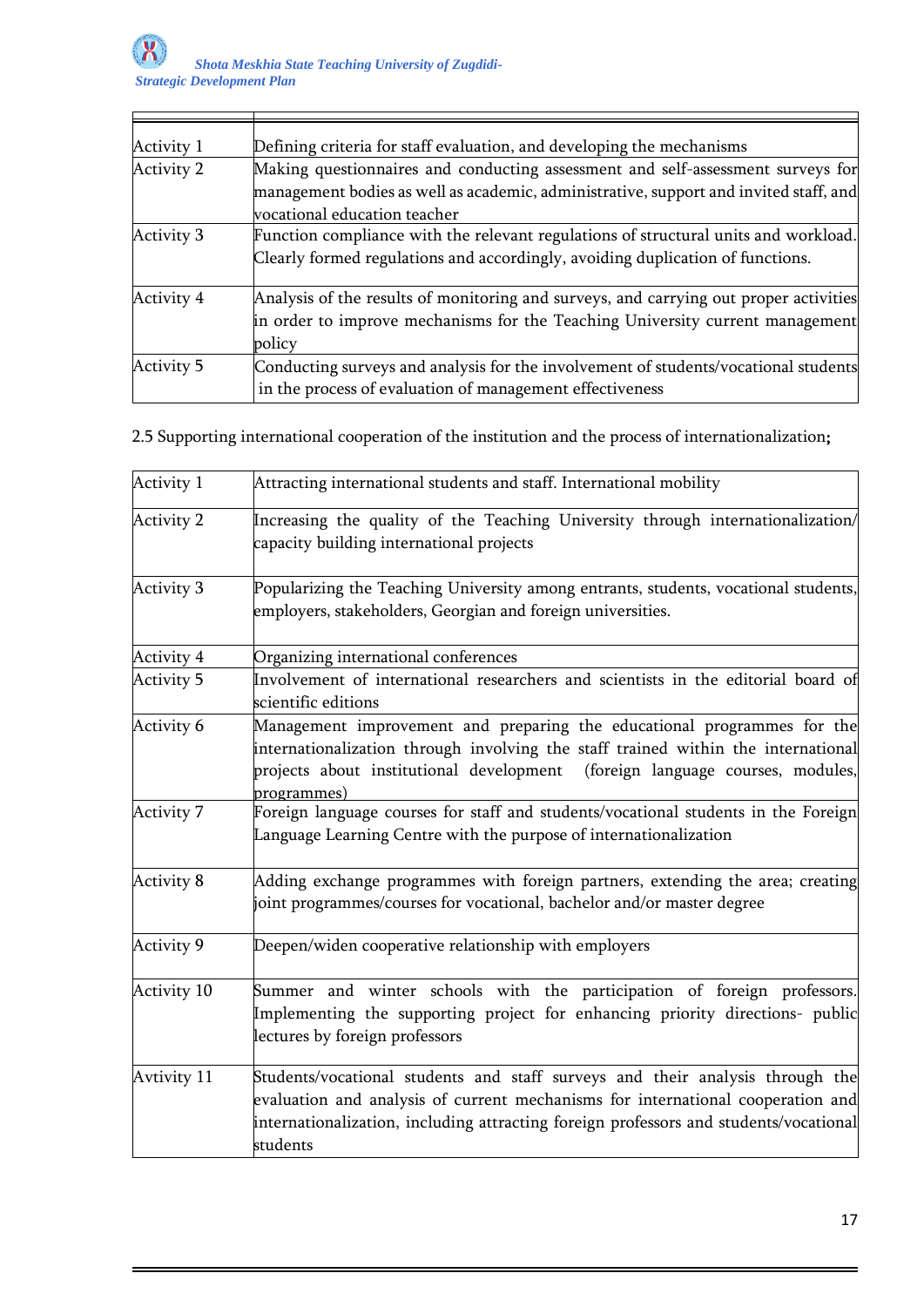2.6 Developing the mechanisms to improve the learning process through monitoring over the students' academic performance;

| Activity 1 | Studying and analyzing the documents about students' academic performance as well<br>as vocational students results (student grade sheet, academic card) |
|------------|----------------------------------------------------------------------------------------------------------------------------------------------------------|
| Activity 2 | Providing management bodies with the results of the analysis to improve the learning<br>process through the further administrative ways                  |

2.7 Developing the mechanisms for evaluation and improvement of educational programmes;

| Activity 1        | Preparing and conducting surveys for academic staff, students, employers and alumni<br>in order to evaluate academic educational programmes                                                                                                                      |
|-------------------|------------------------------------------------------------------------------------------------------------------------------------------------------------------------------------------------------------------------------------------------------------------|
| Activity 2        | Preparing and conducting surveys for vocational education teacher, vocational<br>students, employers and alumni in order to evaluate vocational educational<br>programmes                                                                                        |
| <b>Activity 3</b> | Providing the management bodies with the recommendations created on the basis of<br>analysis of academic and vocational programme evaluation survey in order to modify<br>educational programmes/design new educational programmes using existing<br>regulations |

# 2.8 Following the principles of ethics and integrity;

| Activity 1 | Improvement of encouragement mechanisms to follow the codes of ethics and conduct<br>rules/norms                                         |
|------------|------------------------------------------------------------------------------------------------------------------------------------------|
| Activity 2 | Improving procedures for responding to the violation of ethical code and conduct<br>rules/norms                                          |
| Activity 3 | Purchasing special programme for detecting plagiarism                                                                                    |
| Activity 4 | Preventing plagiarism using awareness campaigns                                                                                          |
| Activity 5 | Introduction of mechanisms for the detection and prevention of plagiarism                                                                |
| Activity 6 | Declaring adherence to the principles of academic freedom, rules and regulations.<br>Transparency and accessibility of these regulations |

2.9 Establishing the flexible information system for the users of educational services, employers and stakeholders;

| Activity 1 | Providing web-page with additional services which simplify the process of getting and |  |
|------------|---------------------------------------------------------------------------------------|--|
|            | dissemination of information for users                                                |  |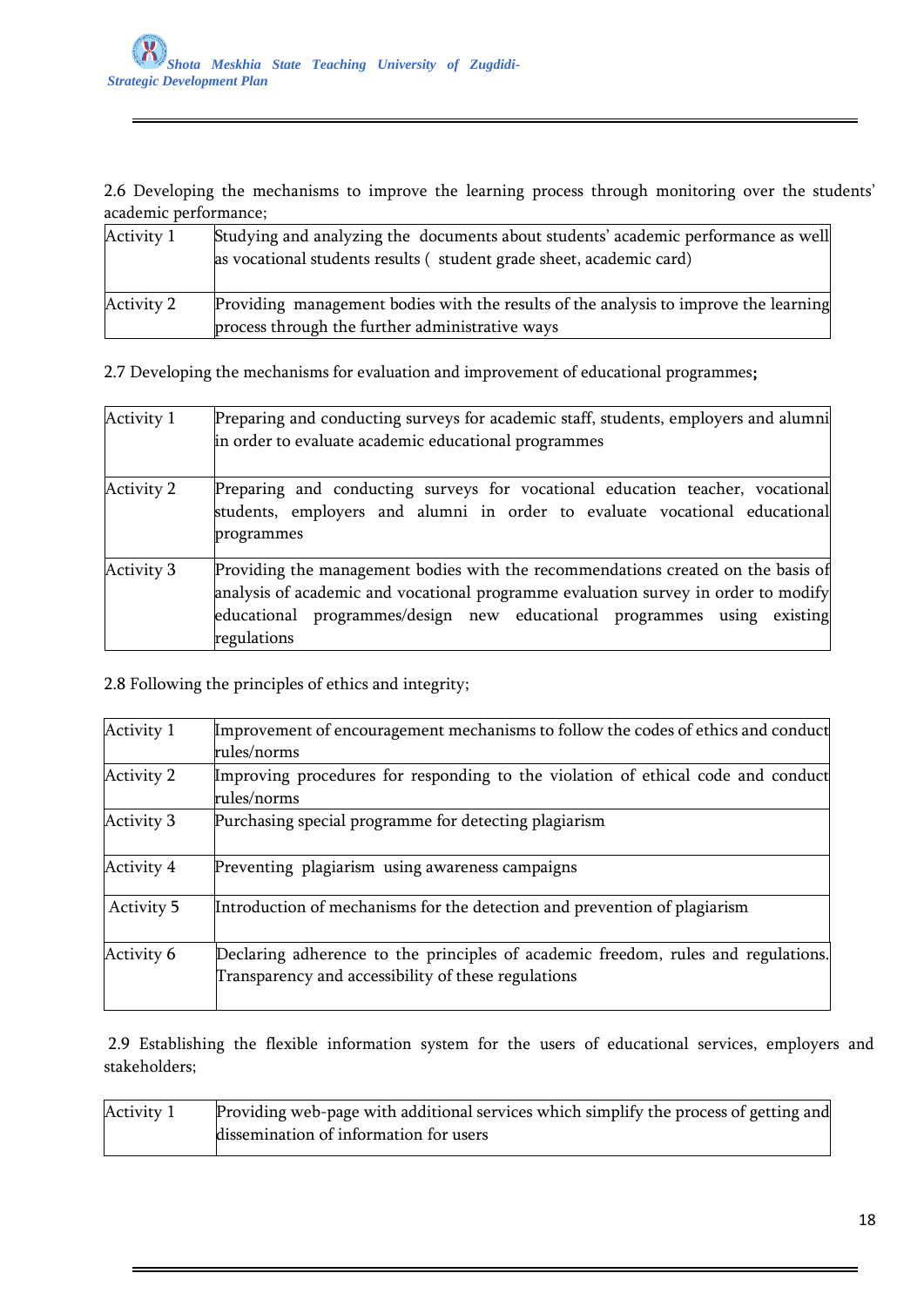| <b>Activity 2</b> | Providing people with information and preparing printed material (information,<br>advertising etc) to increase the popularity of the Teaching University. Using media<br>communication means periodically (television, radio)                                                                                                                                                                      |
|-------------------|----------------------------------------------------------------------------------------------------------------------------------------------------------------------------------------------------------------------------------------------------------------------------------------------------------------------------------------------------------------------------------------------------|
| <b>Activity 3</b> | Conducting PR and advertising campaigns to popularize the Teaching University                                                                                                                                                                                                                                                                                                                      |
| <b>Activity 4</b> | Conducting corporate events together with the local and international organisations                                                                                                                                                                                                                                                                                                                |
| <b>Activity 5</b> | Organizing short-term training courses, seminars, conferences and<br>project<br>presentations                                                                                                                                                                                                                                                                                                      |
| Activity 6        | Broadening mutual cooperation with partner organisations, signing memorandums and<br>agreements                                                                                                                                                                                                                                                                                                    |
| <b>Activity 7</b> | Dissemination of advertising material with the Teaching University logo                                                                                                                                                                                                                                                                                                                            |
| <b>Activity 8</b> | Organizing and conducting different sporting events, meetings and other activities at<br>the Teaching University                                                                                                                                                                                                                                                                                   |
| Activity 9        | Planning/conducting activities (exhibitions/scientific festivals, orientation meetings,<br>welcoming first-year students, campus tours and open days, conferences, information<br>booklets) together with municipality resource centres and public schools for the people<br>interested in vocational and higher education programmes. Planning further events on<br>the basis of survey analysis. |

# Expected results:

- Teaching University structure;
- Effective management;
- Motivated staff;
- Team working;
- Transparent management system;
- Implementation of the action plan;
- International projects;
- International student and academic staff;
- Exchange student;
- Growing demand for the Teaching University;
- Involvement of every unit of the Teaching University in the implementation process of internal quality assurance mechanisms;

 Relevant human, information and material resources to implement internal quality assurance mechanisms;

- Retrained local staff and students in the foreign language for the internationalization purposes;
- **•** Increasing the rate of Teaching University
- Increasing the number of students

# Targeted indicators

- Optimized structure;
- Separated functions and responsibilities of structural units;
- Job description for each position;
- Established electronic document processing system, electronic attendance system, learning management system;
- ntegrated functions of quality assurance in the management process;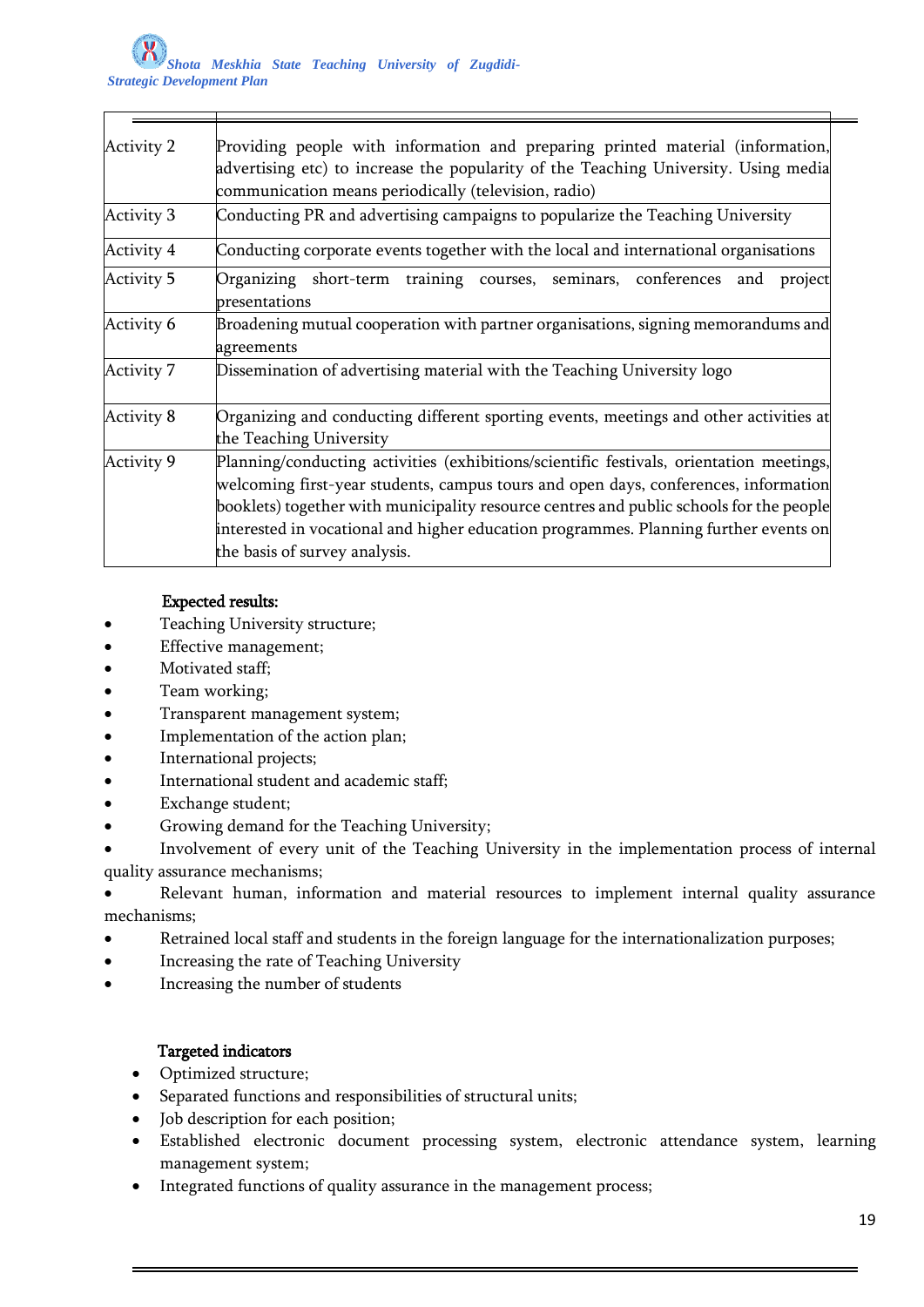*Shota Meskhia State Teaching University of Zugdidi-Strategic Development Plan*

- Internal regulations;
- Student mobility growth;
- Trained staff within the international projects;
- Foreign-language programme/modules/courses;
- International conferences;
- Statistics for international students and staff;
- Foreign Language Learning Centre;
- Increased number of students;
- Plagiarism electronic programme;
- Number of conducted PR-activities;
- Total number of participants in the process of preparing and conducting PR-activities;
- Memorandums of cooperation;
- Annual reports, action plans;

#### Resources:

- Human resources;
- Financial resources;
- Material and technical resources;
- Information resources;

Strategic goal 3. Development of educational programmes/introduction of new educational programmes (academic and vocational)

#### Tasks:

3.1 Constant assurance of the implementation of academic and vocational education activities in line with current legislation and standards;

3.2 Designing and implementation of modern, quality and labour market-oriented educational programmes as wel courses;

3.3 Introducing mutual cooperation process in order to create quality, labour market-oriented, modern educational programmes as well as training/retraining courses on the basis of program planning, designing, implementation, evaluation, development methodology, and establishing the participatory system through feedback (staff, student, vocational student, alumni, employer);

3.4 Accessibility of information about educational programmes;

3.5 Accessibility of educational programmes for people with special needs and special educational needs;

3.6 Providing transparent, equitable and fair assessment system of student knowledge;

 3.1 Constant assurance of the implementation of academic and vocational education activities in line with current legislation and standards

| Activity 1 | Constant assurance of the implementation of activities in line with current legislation |
|------------|-----------------------------------------------------------------------------------------|
|            | and standards                                                                           |
|            |                                                                                         |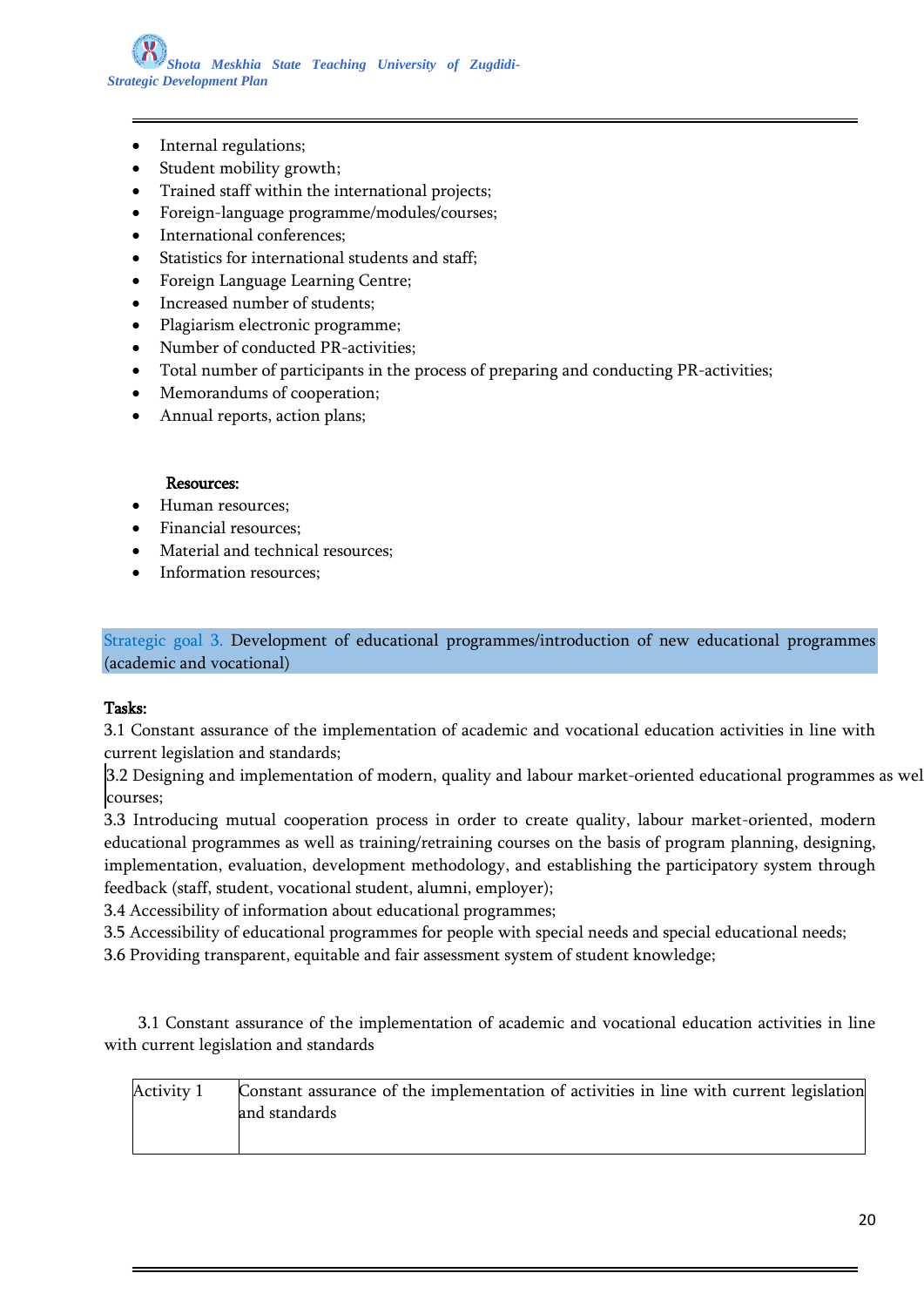3.2 Designing and implementation of modern, quality and labour market-oriented educational programmes as well as training/retraining courses

| Activity 1        | Designing new and labour market-oriented academic educational programmes<br>(including foreign-language and joint educational programmes)                                                      |
|-------------------|------------------------------------------------------------------------------------------------------------------------------------------------------------------------------------------------|
| <b>Activity 2</b> | Reaccreditation of BA educational programme of "Business Administration"                                                                                                                       |
| <b>Activity 3</b> | Reaccreditation of BA educational programme of "Law"                                                                                                                                           |
| Activity 4        | Reaccreditation of BA educational programme of "Public Governance"                                                                                                                             |
| <b>Activity 5</b> | Reaccreditation of BA educational programme of "History"                                                                                                                                       |
| Activity 6        | Reaccreditation of BA educational programme of "Georgian Philology"                                                                                                                            |
| Activity 7        | Reaccreditation of BA educational programme of "Pharmacy"                                                                                                                                      |
| Activity 8        | Reaccreditation of BA educational programme of "English Philology"                                                                                                                             |
| Activity 9        | Reaccreditation of MA educational programme of "Georgian Literature"                                                                                                                           |
| Activity 10       | Reaccreditation of MA educational programme of "Small Business Management"                                                                                                                     |
| Activity 11       | Designing and accreditation of 5-year educational programme of "Elementary<br>Education"                                                                                                       |
| Activity 12       | Implementation of vocational educational programmes (modular/dual) designed under<br>the National Qualifications Framework and bringing them in line with legislation, in<br>case of necessity |

| <b>Activity 13</b> | Adding/ Authorization/ Introducing new vocational modular/ dual educational                                                                                                                        |
|--------------------|----------------------------------------------------------------------------------------------------------------------------------------------------------------------------------------------------|
|                    | programmes desiged under the National Qualifications Framework, on the basis of the                                                                                                                |
|                    | analysis of labour-market and employer requirements                                                                                                                                                |
| <b>Activity 14</b> | Bringing the current subjective vocational educational programmes, designed under the<br>vocational standard, in compliance with National Qualifications Framework                                 |
| <b>Activity 15</b> | Designing and introduction of short-term training/retraining courses on the basis of the<br>analysis of labour market and employer requirements                                                    |
| Activity 16        | Designing/ introduction of vocational educational programmes as well as short-term<br>training/retraining courses related to the process of construction and operation of<br>Anaklia Deep Sea Port |

 3.3 Introducing mutual cooperation process in order to create quality, labour market-oriented, modern educational programmes as well as training/retraining courses on the basis of program planning, designing,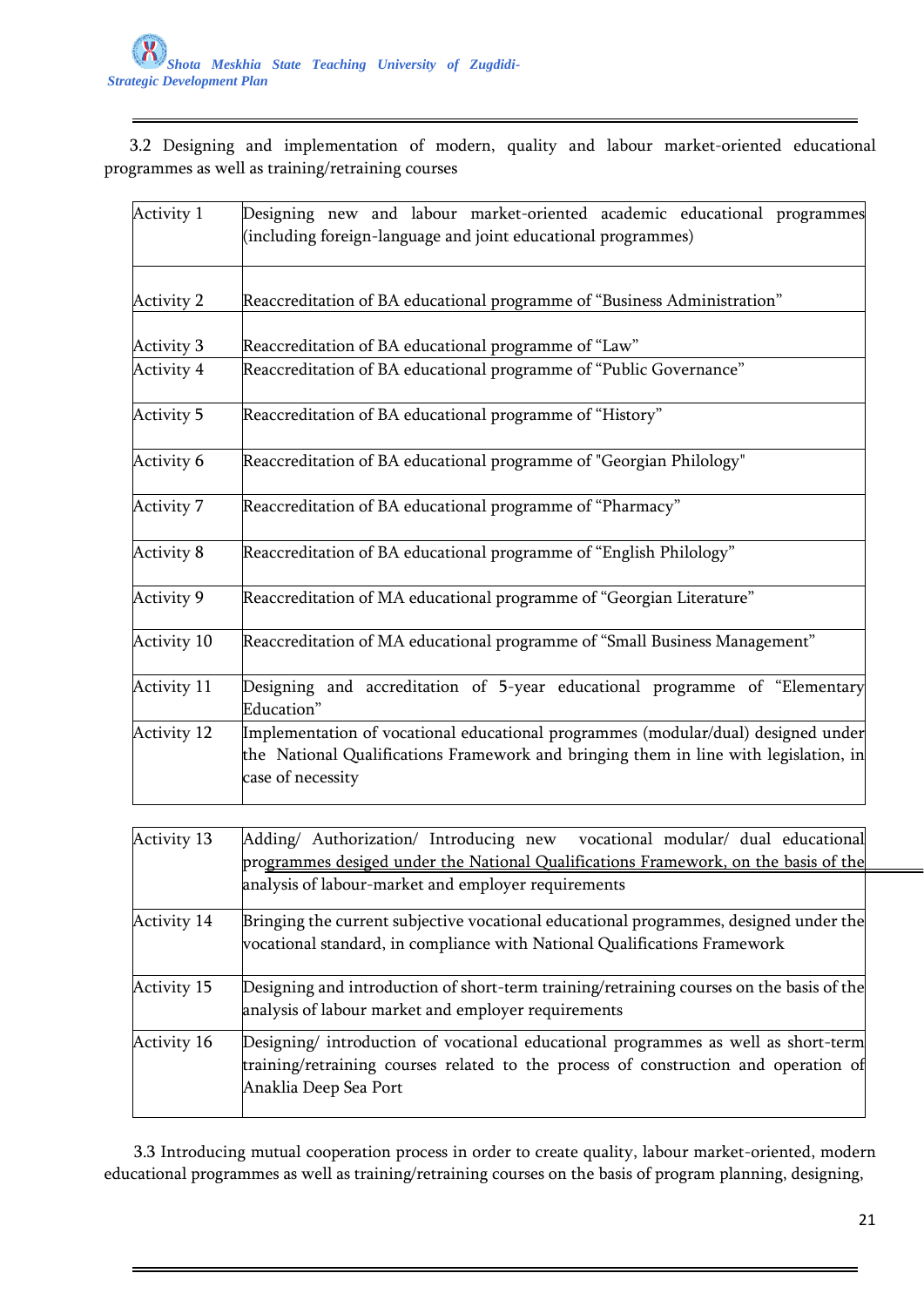implementation, evaluation, development methodology, and establishing the participatory system through feedback (staff, student, vocational student, alumni, employer)

| Activity 1        | Conducting the surveys of labour market periodically on the basis of program planning,<br>designing, implementation, development and annulment methodology. Identifying new<br>professions through the survey results |
|-------------------|-----------------------------------------------------------------------------------------------------------------------------------------------------------------------------------------------------------------------|
| <b>Activity 2</b> | Analysis of feedback from alumni, employer, student/ vocational student surveys                                                                                                                                       |
| <b>Activity 3</b> | Analysis of students/ vocational students academic performance monitoring results<br>(according to the programme learning outcomes)                                                                                   |
| Activity 4        | Monitoring of programme completion in the set timeframe, and the dropout rate                                                                                                                                         |
| <b>Activity 5</b> | Designing new academic educational programmes (including foreign-language<br>programmes) which are oriented on the achievement of learning outcomes by the<br>student with an average academic performance            |
| Activity 6        | Defining the learning outcomes of the academic educational programmes clearly. Ensure<br>them to be in line with higher education level and qualification to be awarded                                               |
| <b>Activity 7</b> | Introducing various methods to achieve learning outcomes as well as introducing the<br>verification system of learning methods                                                                                        |
| Activity 8        | Participation of employers in the process of awarding the qualification                                                                                                                                               |

3.4 Accessibility of information about educational programmes

| Activity 1        | Catalogue of educational programmes |
|-------------------|-------------------------------------|
| Activity 2        | Electronic Management System        |
| <b>Activity 3</b> | Web-page                            |
| Activity 4        | Information booklets, brochures     |

3.5 Accessibility of educational programmes for students with special needs and special educational needs;

| Activity 1 |  | Designing and introducing individualized educational programmes for students/ |  |  |
|------------|--|-------------------------------------------------------------------------------|--|--|
|            |  | vocational students with different requirements and special educational needs |  |  |

3.6 Providing transparent, equitable and fair assessment system of student knowledge;

| Activity 1 | Accessibility to the assessment system through the Learning Management System                                                      |
|------------|------------------------------------------------------------------------------------------------------------------------------------|
| Activity 2 | Designing valid, reliable, flexible, simple, transparent, equitable and fair assessment<br>system for students/vocational students |
| Activity 3 | Students/vocational students satisfaction survey about the assessment system                                                       |
| Activity 4 | Introducing effective assessment appellation system                                                                                |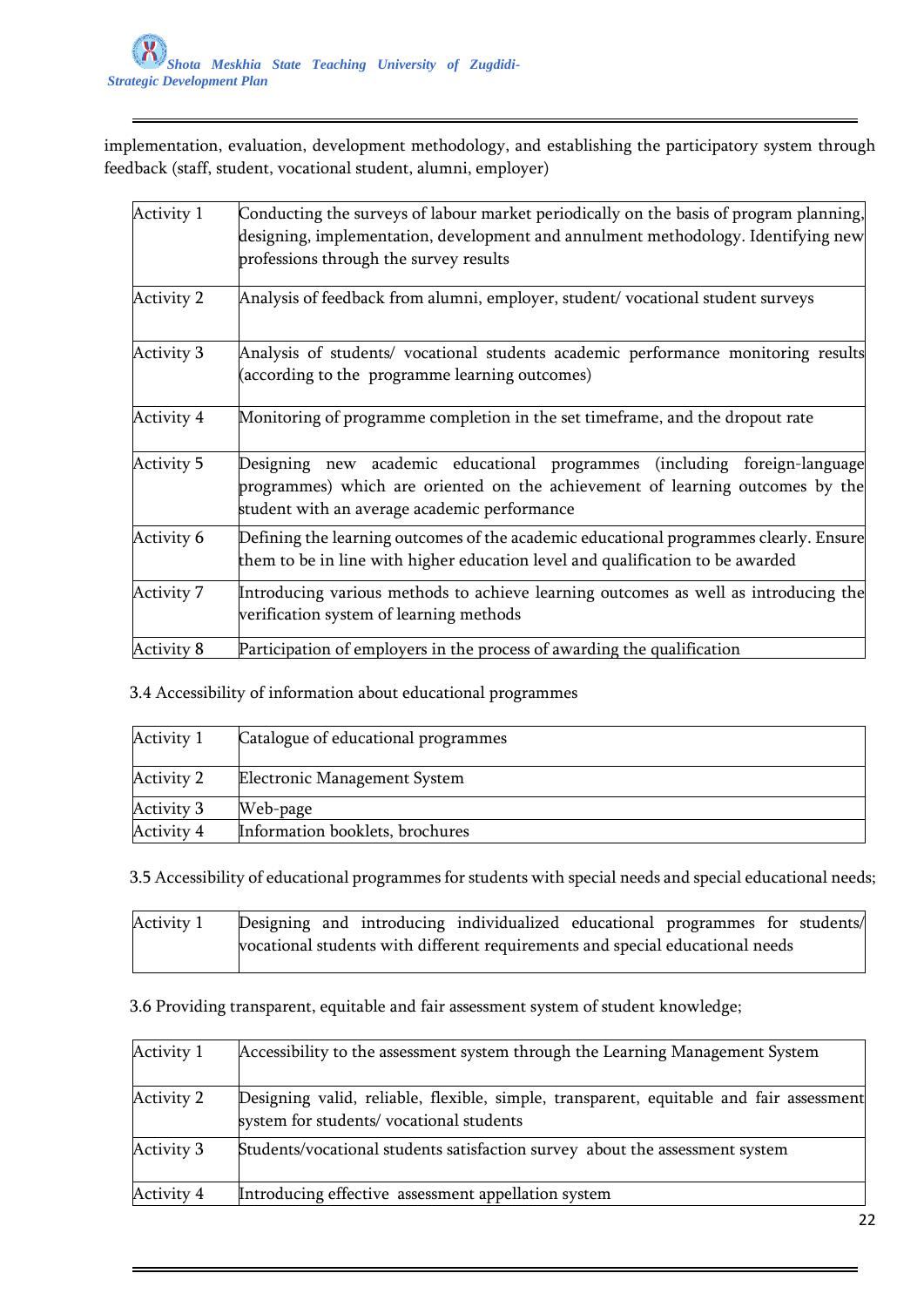|  | Activity |  |
|--|----------|--|
|  |          |  |

Introducing internal verification system to ensure assessment system

### Expected results:

- Quality, modern and labour market-oriented educational programmes (joint foreign-language programmes);
- Competitive alumni on the labour market;
- Individualized education programme;
- Fair system of student assessment;
- Accessibility of the educational programmes;

## Targeted indicators:

- Educational programmes;
- Methodology for programme planning, designing, development and annulment;
- Regulation rule of educational process;
- Appellation document for protecting students/ vocational students rights;
- Methodology for designing individualized education programme;
- Alumni employment rate, including employment with the qualification awarded;
- Analysis of the requirements of labour market and employers;
- Number of students on educational programmes;
- Fair procedures of student assessment;
- Ratio of alumni to the number of admitted students
- Academic calendar
- Catalogue
- Web-page

### Resources:

- Human resouces;
- Financial resources;
- Material-techinical resouces;
- Information resources;

### Strategic goal 4

Constant improvement of management policy and procedures oriented on the Teaching University staff development

### Tasks:

- 4.1 Further improvement of general principles and rules of staff management;
- 4.2 Effective management of staff activities;
- 4.3 Improvement of staff qualification;

4.1 Further improvement of general principles and rules of staff management

| Activity 1 | Defining affiliation rules and conditions                                 |  |  |
|------------|---------------------------------------------------------------------------|--|--|
| Activity 2 | Increasing participation of academic staff in the management process      |  |  |
| Activity 3 | Effective usage of current encouragement mechanisms for the staff further |  |  |
|            | development through the staff evaluation and satisfaction survey results  |  |  |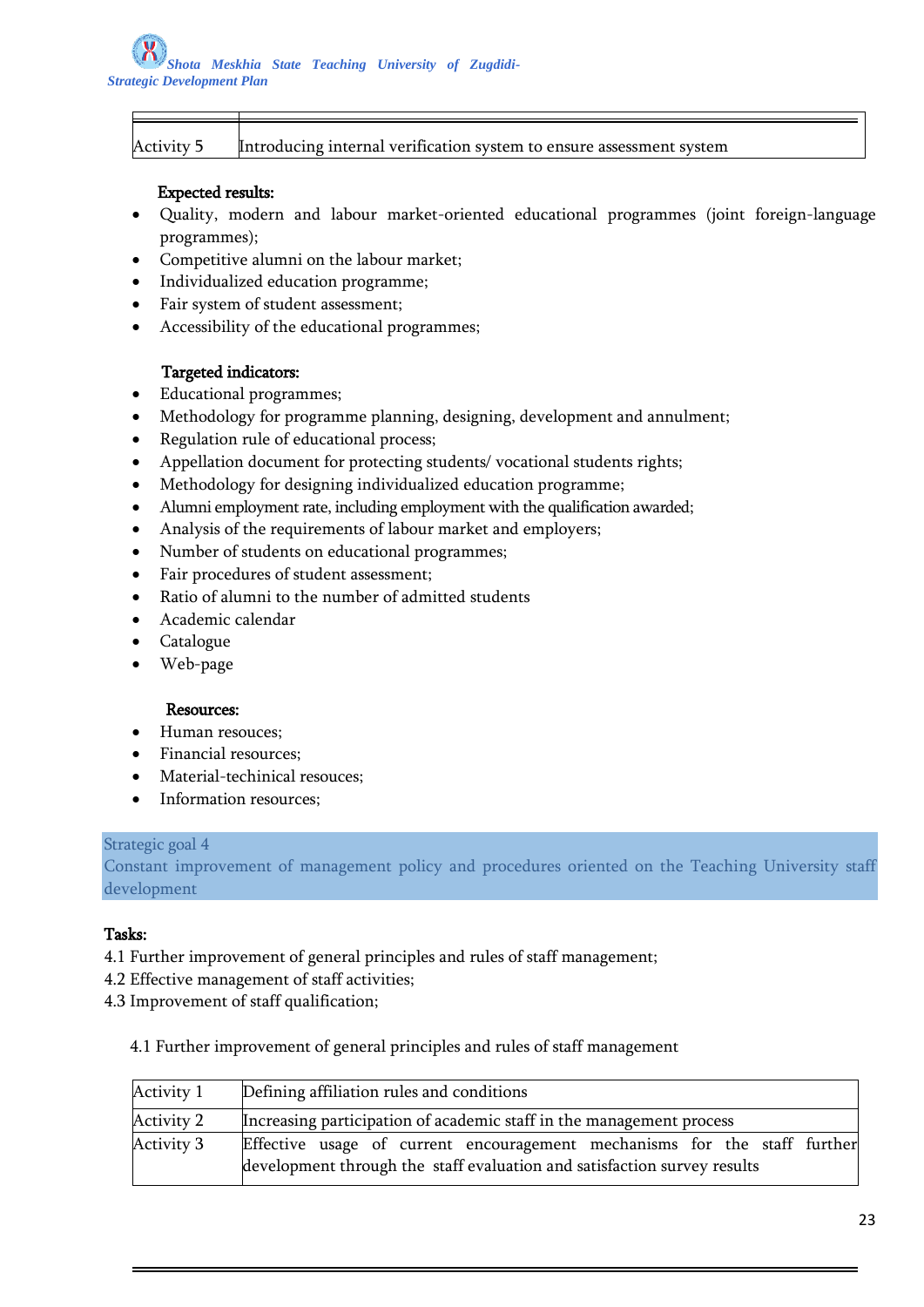$\mathsf{r}$ 

| Activity 4 | Creating statistical data of various types for the Teaching University staff                                                                                                                  |
|------------|-----------------------------------------------------------------------------------------------------------------------------------------------------------------------------------------------|
| Activity 5 | Further improvement of procedures for hiring (electing/, appointing) academic,<br>administrative, support staff and teachers in order to attract and hire qualified<br>employees. Recruitment |
| Activity 6 | Staff qualification compliance with qualification requirements                                                                                                                                |

## 4.2 Effective management of staff activities

| Activity 1 | Evaluation of staff activities (academic, administrative, support, invited staff, teacher) and                                                                                                        |
|------------|-------------------------------------------------------------------------------------------------------------------------------------------------------------------------------------------------------|
|            | improving the outcomes using benchmarks                                                                                                                                                               |
| Activity 2 | Defining affiliation for the academic staff and improvement of educational and research<br>activities using benchmarks.                                                                               |
| Activity 3 | Defining the workload of academic and invited staff in order to carry out activities<br>effectively (ensuring implementation of educational programmes, proper fulfilment of<br>functions and duties) |

# 4.3 Improvement of staff qualification

| Activity 1 | Defining necessities for the personal growth and qualification raise of the staff (including<br>new staff). Planning and implementation of targeted training courses and consultations.<br>Recruitment. Integration of new staff in the management system. |
|------------|------------------------------------------------------------------------------------------------------------------------------------------------------------------------------------------------------------------------------------------------------------|
| Activity 2 | Raising qualification in European partner universities in order to get international<br>experience and introduce it into the Teaching University                                                                                                           |

# Expected results:

- Staff management policy;
- Transparent and objective system for recruitment;
- Motivated staff;
- Quality of performed activities;
- Qualified staff;
- Staff with international experience;

# Targeted indicators:

- Regulations staff management and accessibility;
- Results of staff performance and satisfaction survey;
- **•** Statistical data of various types for the staff;
- Benchmarks;
- Survey results;
- Electronic attendance system for the staff;
- Local and international projects;

# Resources: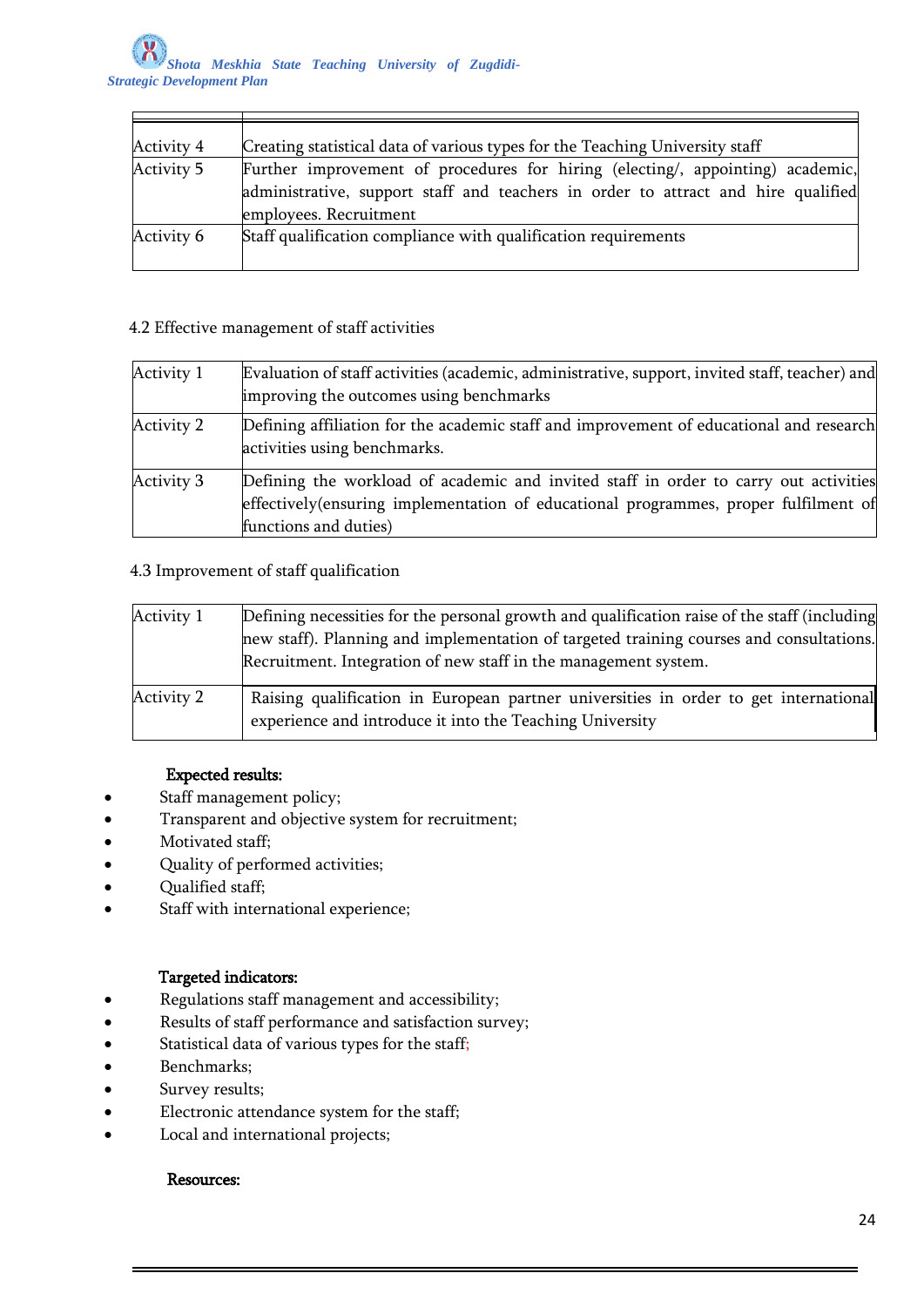

- **THuman resources;**
- Financial resources;
- Material-technical resources;
- Information resources;

# Strategic goal 5

Improvement of learning process regulations and student support services

### Tasks:

- 5.1 Constant care for flexible regulations of the learning process;
- 5.2 Improvement of student support services;
- 5.3 Further growth of student support activities including financial support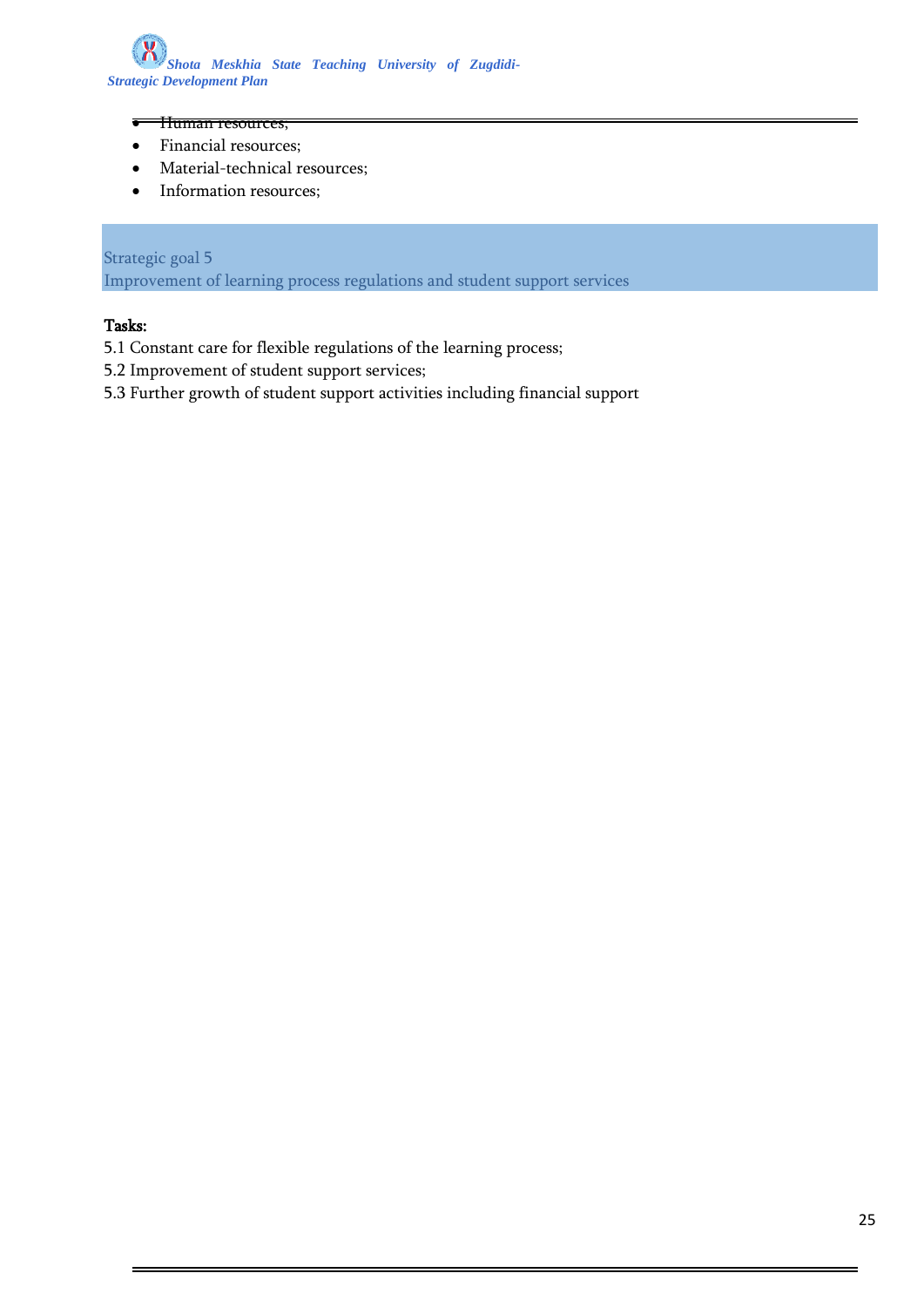5.4 Increasing the activity and involvement of students in local and international projects;

5.5 Introduction of mechanisms for attracting and supporting foreign students with the purpose of internationalization;

5.1 Constant care for flexible regulations of the learning process

| Activity 1 | Improvement of mechanisms related to the regulations about students/vocational<br>students status |
|------------|---------------------------------------------------------------------------------------------------|
| Activity 2 | Improvement of mechanisms to protect student rights and lawful interests                          |

# 5.2 Improvement of student support services

| Activity 1        | Supporting the student initiatives and needs through the legislative amendments   |
|-------------------|-----------------------------------------------------------------------------------|
|                   | as well as using quality educational programmes, student support services,        |
|                   | individualized education programmes, and mechanisms for encouragement and         |
|                   | support.                                                                          |
| <b>Activity 2</b> | Creating the joint vocational educational space considering the possibilities for |
|                   | lifelong learning, different cycles of learning and diversity                     |
| <b>Activity 3</b> | Deepen contacts with employers. Implementation of internship and practice         |
| Activity 4        | Finding information about career development                                      |
| <b>Activity 5</b> | Constant research of career needs of students/vocational students                 |
| Activity 6        | Ensure the student's attendance at the job fairs                                  |
| <b>Activity 7</b> | Providing beneficiaries with the career services                                  |
| <b>Activity 8</b> | Creating the database for employers and alumni                                    |
| <b>Activity 9</b> | Carrying out activities for the active involvement of employers in the process of |
|                   | designing bachelor's, master's and vocational educational programmes              |
| Activity 10       | Enhancing Lifelong Learning Centre (student support service-centre)-Career        |
|                   | Development Centre, Extension Centre, Foreign Language Learning Centre.           |

5.3 Further growth of student support activities including financial support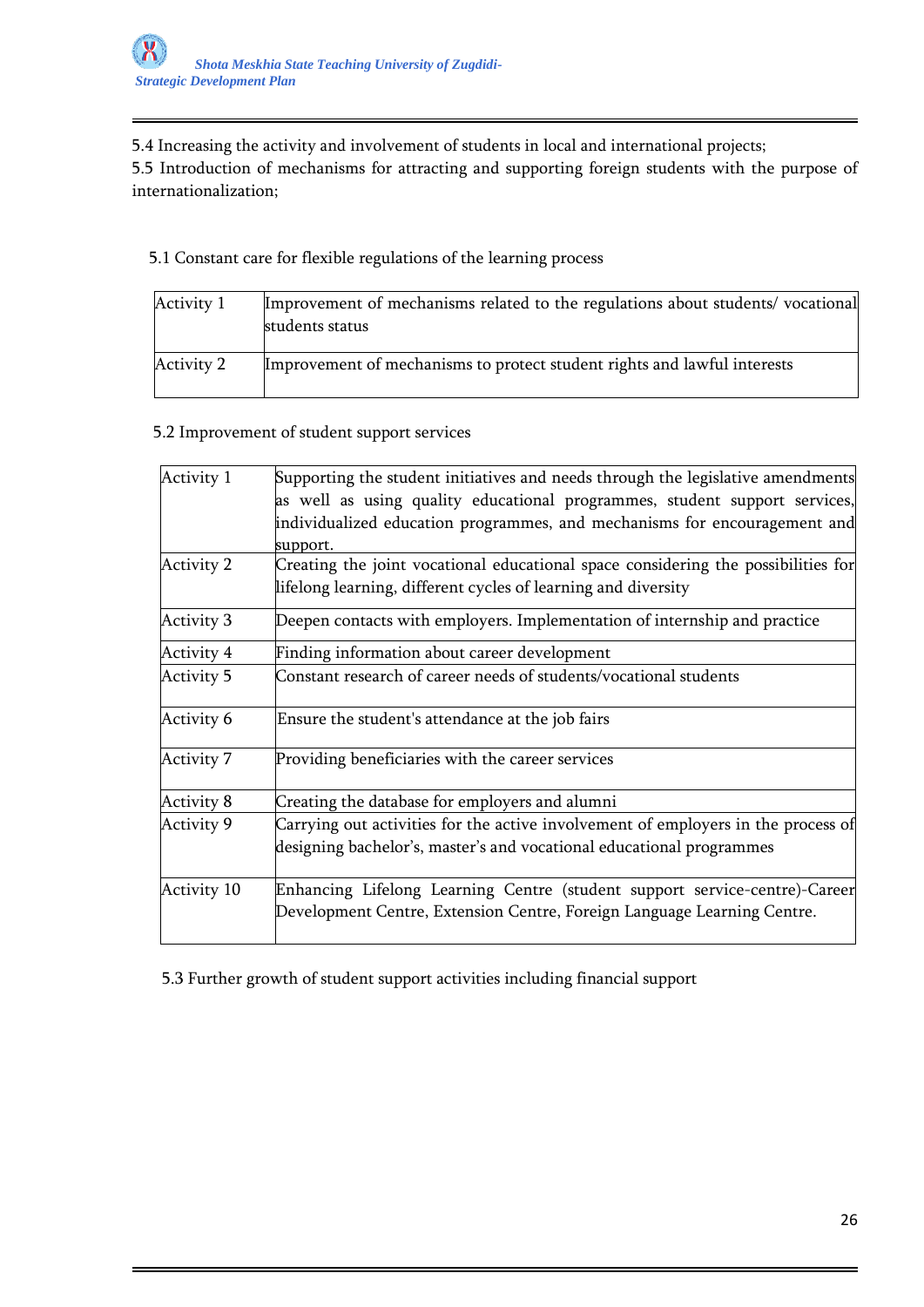| ACUVILV           | socio-economic status.<br>students/ vocational students<br>Constant research       |
|-------------------|------------------------------------------------------------------------------------|
|                   | implementing relevant activities (stipend, flexible schedule of tuition fee, and   |
|                   | other benefits)                                                                    |
|                   |                                                                                    |
| Activity 2        | Introducing the supproting mechanisms for SES students. "Designing the             |
|                   | programmes of higher education accessibility for SES students and regions".        |
|                   | Providing the laboratory, created within the project "DARE', with audio and video  |
|                   | lectures; special learning programmes; schedules and electronic lectures for IDPs. |
|                   | Introducing blended learning methods.                                              |
| <b>Activity 3</b> | Implementing projects (educational, social) to support IDPs from Abkhazia          |
|                   |                                                                                    |

5.4 Increasing the activity and involvement of students in local and international projects

| Activity 1        | Accessibility of the information about local and international projects, and<br>assuring the students/vocational students participation in these projects                                                                                                     |
|-------------------|---------------------------------------------------------------------------------------------------------------------------------------------------------------------------------------------------------------------------------------------------------------|
| Activity 2        | Fostering and supporting extracurricular activities (conferences, public lectures,<br>cultural-educational and creative activities)                                                                                                                           |
| <b>Activity 3</b> | Implementation of supporting projects for the development of priority educational<br>programmes at the Teaching University. Winter and summer schools with the<br>participation of the students from different universities as well as foreign<br>professors. |

 5.5 Introduction of mechanisms for attracting and supporting foreign students with the purpose of internationalization

| Activity 1 | Introducing Learning Management System in English                                                  |  |
|------------|----------------------------------------------------------------------------------------------------|--|
| Activity 2 | Accessibility of the information about the Teaching University in English, Web-<br>page in English |  |

### Expected results:

- Growth of student employment rate;
- Growth of student satisfaction, including SES students;
- Deepen contacts with employers;
- Actively involved and interested employers in designing educational programmes;
- Foreign students;

### Targeted indicators:

- Flexible and effective system of educational process regulations and student support services;
- Implemented consultation services;
- Planned and implemented activities by Career Development Centre;
- Student employment rates;
- Programmes of implemented internship and practice;
- Results of cooperation with employers;
- Information accessibility;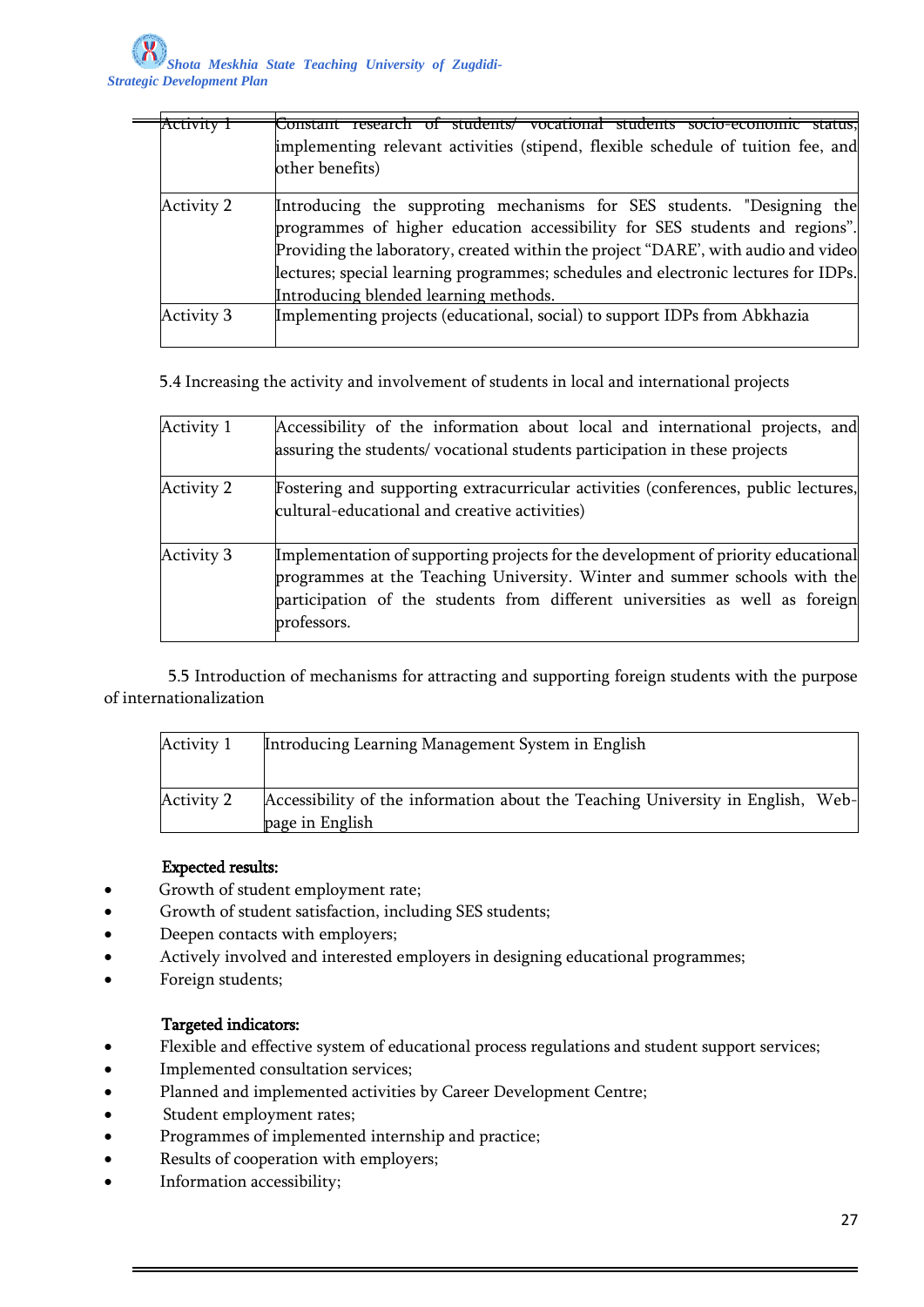- Implemented and planned student projects;
- Summer and winter schools;

Strategic goal 6. Promoting the implementation of research projects

### Tasks:

6.1 Integration of learning and research components, promoting the implementation of research projects 6.2 Introducing the system of finding the sources of funding

6.3 Introducing the system of evaluation and reports in order to define the quality of research and scientific productivity of academic staff

 6.1 Integration of learning and research components, promoting the implementation of research projects

| Activity 1        | Publishing the volumes of scientific works                                         |
|-------------------|------------------------------------------------------------------------------------|
| Activity 2        | Enhancing the research components in programmes. Integration of learning and       |
|                   | research                                                                           |
| <b>Activity 3</b> | Implementation of research projects                                                |
| Activity 4        | Attracting the researchers/scholars of the region as well as outside the region to |
|                   | promote and popularize researches                                                  |
| Activity 5        | Organizing and participation in internal and international conferences             |
| Activity 6        | Deepening international partnership                                                |
| Activity 7        | Research/study of historical materials kept in the archives, as well as cultural   |
|                   | heritage kept in ethnographic museums in the region                                |

6.2 Introducing the system of finding the sources of funding

| Activity 1 | Defining the budget for research funding, and constant care for increasing the<br>funding                                              |
|------------|----------------------------------------------------------------------------------------------------------------------------------------|
| Activity 2 | Development of regulations to find the sources of funding. Introducing public,<br>transparent and fair procedures for research funding |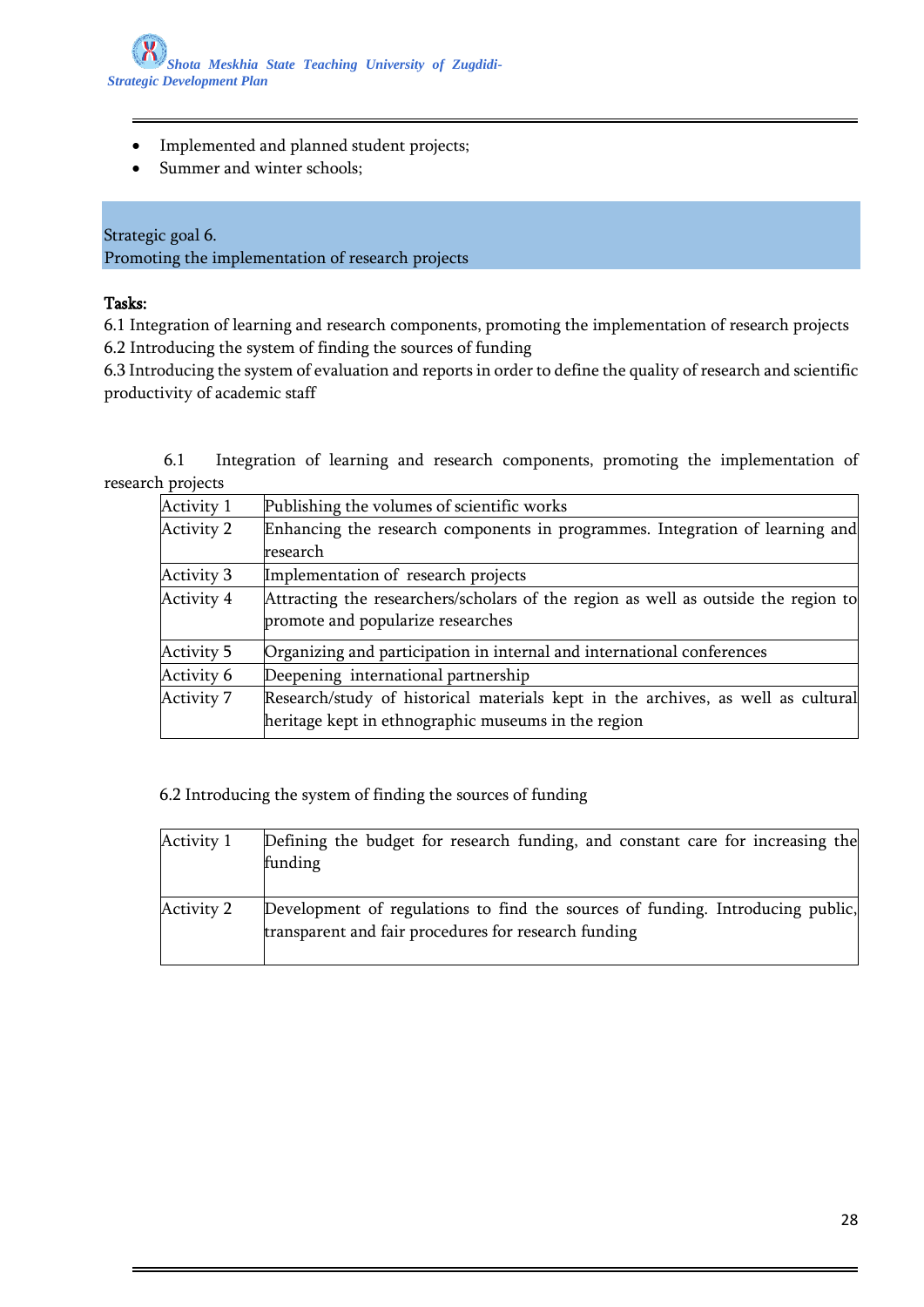## Activity 3 Attracting business sector in researchers

 6.3 Introducing the system of evaluation and reports in order to define the quality of research and scientific productivity of academic staff

| Activity 1        | Designing assessment and self-assessment questionnaires for staff; reporting; survey<br>analysis to implement further activities     |
|-------------------|--------------------------------------------------------------------------------------------------------------------------------------|
| <b>Activity 2</b> | Foreign language courses for academic/affiliated staff using the Teaching University<br>resources (Foreign Language Learning Centre) |

## Expected results:

- Research activity of academic staff;
- Implemented research projects;

## Targeted indicators:

- Existing system of evaluation of scientific staff productivity;
- Workload and functions of academic and scientific staff;
- Electronic programme for detecting plagiarism;
- Public, transparent and fair existing procedures for research funding;
- International conferences;
- Volumes of scientific works;
- Research projects;

### Strategic goal 7

Development of material, information and financial resources for the sustainable, stable, effective and efficient functioning of the Teaching University

7.1 Management of development processes of the infrastructural and material-technical base in order to carry out appropriate educational, research and administrative activities effectively according to the planned number of students/ vocational students, as well as to care for student and staff safety and health;

7.2 Creating adapted environment for students with special needs;

7.3 Improvement of library environment, resources and services in order to ensure effectiveness and development of learning activities;

7.4 Improvement of services in the management system through introducing information technology. Providing access to information technology;

7.5 Creating an effective system of accountability, financial management, planning and control;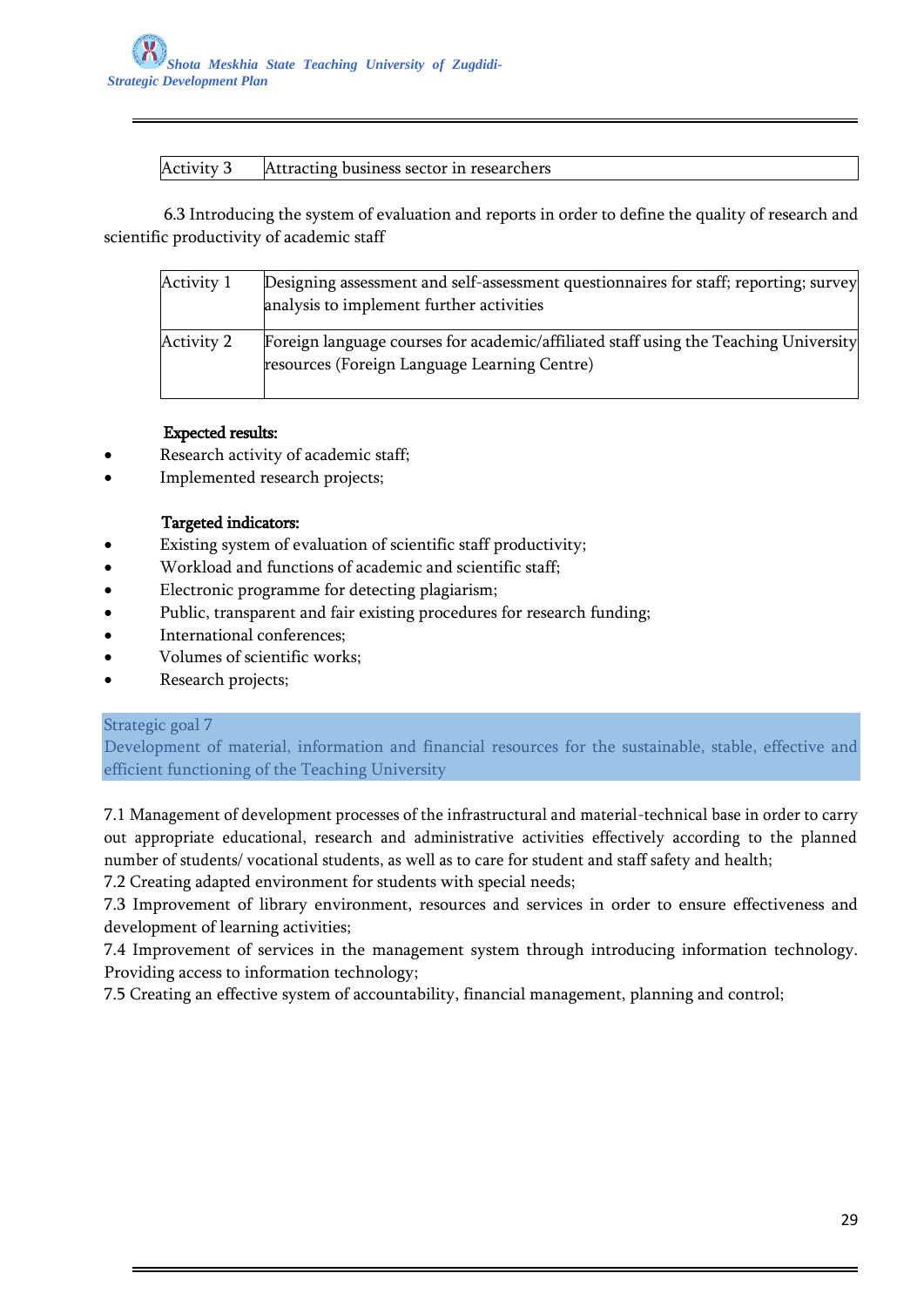7.1 Management of development processes of the infrastructural and material-technical base in order to carry out appropriate educational, research and administrative activities effectively according to the planned number of students/ vocational students, as well as to care for student and staff safety and health

| Activity 1        | Defining the efficiency perspectives of functional load and use of real estate through                                                                                |
|-------------------|-----------------------------------------------------------------------------------------------------------------------------------------------------------------------|
|                   | the stock-taking.                                                                                                                                                     |
| <b>Activity 2</b> | Constant development and renewal of material-technical base, laboratories, learning<br>material, equipment and tools in order to improve the learning process quality |
| <b>Activity 3</b> | Constant providing and control of the system of the uninterruptible power supply<br>and central heating. Protecting sanitary-hygienic norms in sanitary places.       |
| Activity 4        | Improvement of mechanisms for fire prevention and safety, first aid and order.                                                                                        |
| Activity 5        | Arrangement of documents certifying possession of fixed and liquid assets of the<br><b>Teaching University</b>                                                        |
| Activity 6        | Introducing the mechanisms for the effective functioning of support buildings<br>(student dormitory, kitchen, greenhouse, animal farm, workshop)                      |
| Activity 7        | Renewal of parking lot of Teaching University                                                                                                                         |
| Activity 8        | Planning and implementation of activities to add new study building                                                                                                   |
| <b>Activity 9</b> | Conducting satisfaction survey and planning further activities in accordance with<br>the survey results                                                               |
| Activity 10       | Designing the project of workshop for Beekeeping. Construction works                                                                                                  |
| Activity 11       | Arranging Dentist's laboratory                                                                                                                                        |
| Activity 12       | Renovation of existing medical cabinet                                                                                                                                |
| Activity 13       | Carrying out repairing works in Senaki dormitory                                                                                                                      |
| Activity 14       | Development of animal farm through introducing new technology                                                                                                         |

7.2 Creating adapted environment for students with special needs

| Activity 1        | Bringing the existing adapted environment in accordance with the standards in order<br>to improve educational and infrastructural conditions for students with special needs |
|-------------------|------------------------------------------------------------------------------------------------------------------------------------------------------------------------------|
| <b>Activity 2</b> | Creating an adapted environment for students with special educational needs on the<br>first floor of the study building in Zugdidi; installing a lift                        |
| <b>Activity 3</b> | Installing a lift in the study building in Senaki                                                                                                                            |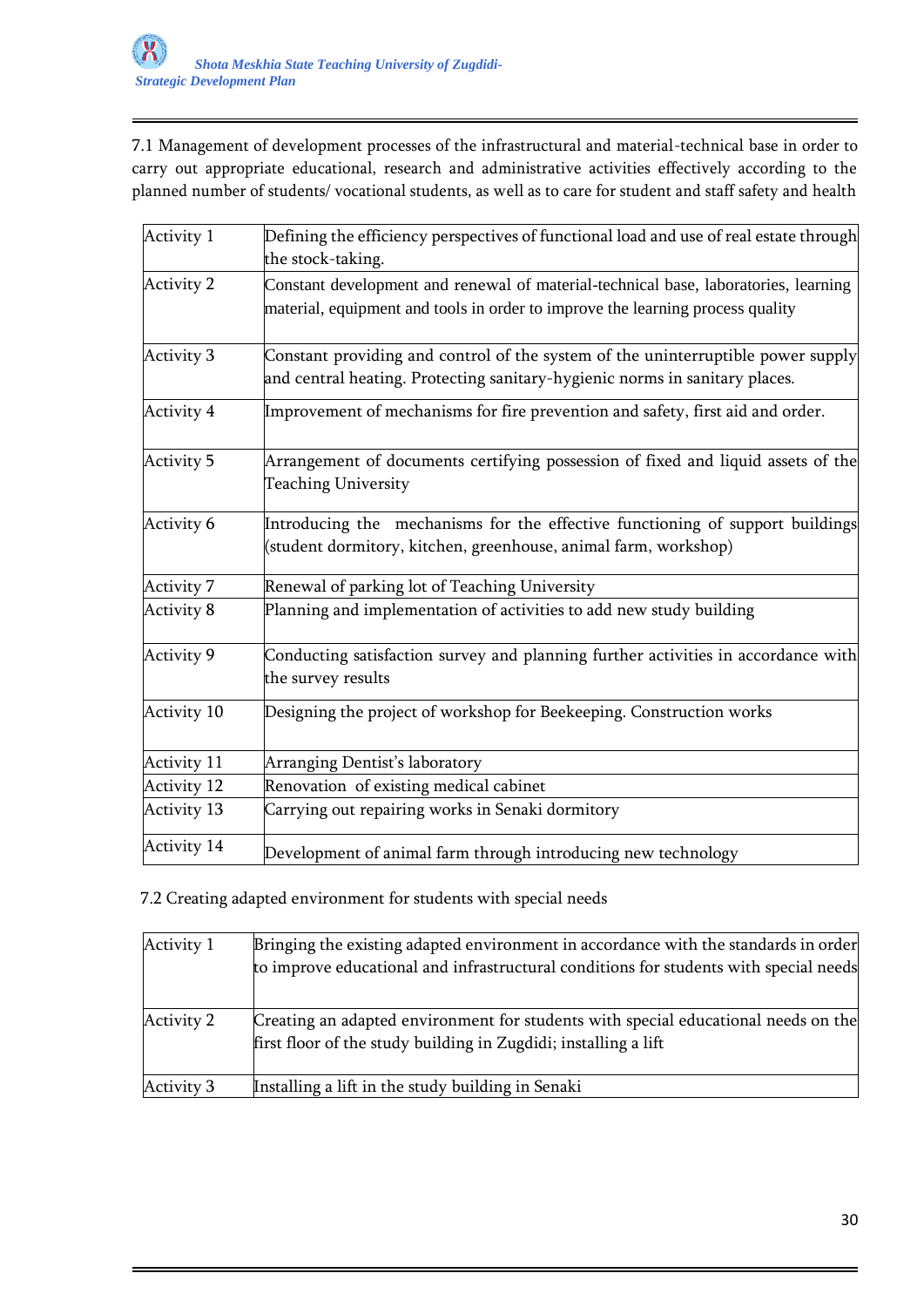| Activity 4 | Conducting satisfaction surveys and planning further activities on the basis of analysis |
|------------|------------------------------------------------------------------------------------------|
|            | of these surveys                                                                         |

 7.3 Improvement of library environment, resources and services in order to ensure effectiveness and development of learning activities

| Activity 1 | Improvement of library management system, library environment and services in<br>order to use library resources and services effectively. |
|------------|-------------------------------------------------------------------------------------------------------------------------------------------|
| Activity 2 | Renewal of library resources (printing and electronic) considering the results of stock-<br>taking                                        |
| Activity 3 | Constant process of electronic cataloging; introducing Integrated Library System<br>"Open biblio"                                         |
| Activity 4 | Creating and constant updating of the electronic catalogue on the web-page                                                                |
| Activity 5 | Constant improvement of the qualification of library support staff related to the usage<br>of international electronic library bases      |
| Activity 6 | Promotion of using international electronic library network resources for researchers<br>giving consultations)                            |

 7.4 Improvement of services in the management system through introducing information technology. Providing access to information technologies

| Activity 1 | Developing infrastructure of information technologies to provide business continuity,<br>including electronic management services and systems                            |
|------------|--------------------------------------------------------------------------------------------------------------------------------------------------------------------------|
| Activity 2 | Attracting best IT specialists and promoting their professional growth. Organizing<br>staff training to teach them how to use modern programme products and technologies |
| Activity 3 | Purchasing and using the licensed software                                                                                                                               |
| Activity 4 | Improving the quality of providing information- Web-page in English, growth of<br>information and communication resources of the web-page                                |
| Activity 5 | Daily update of the web-page; providing publicity of ongoing reforms and news in the<br><b>Teaching University</b>                                                       |
| Activity 6 | Systematic update of technical and program-information means                                                                                                             |
| Activity 7 | Introducing mechanisms for business continuity                                                                                                                           |

7.5 Creating an effective system of accountability, financial management, planning and control;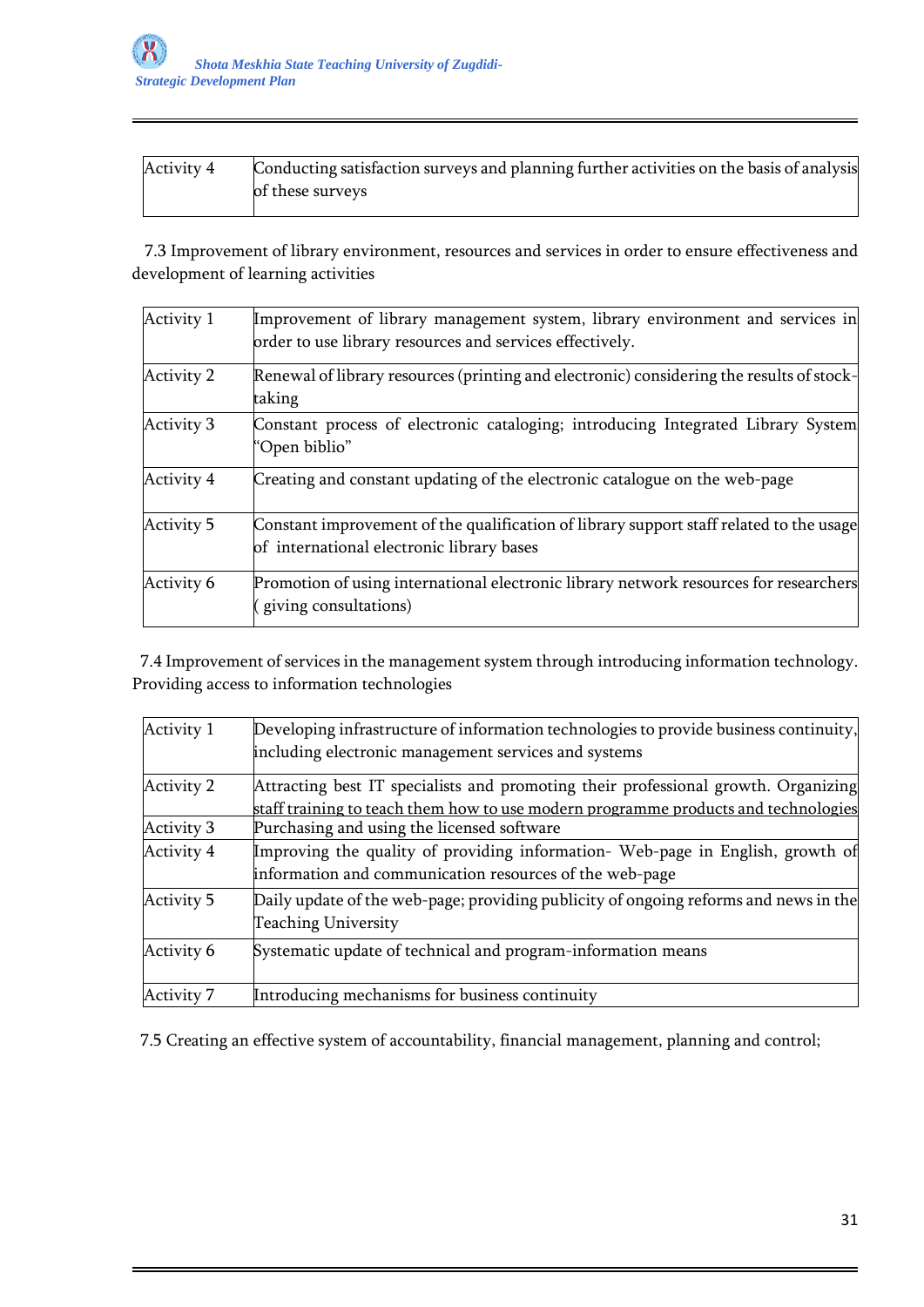| Activity 1        | Improvement of financial-budget policy and budget process management of the           |
|-------------------|---------------------------------------------------------------------------------------|
|                   | Teaching University. Providing educational research and other activities with         |
|                   | adequate financial resources; opportunities for optimal planning and allocation of    |
|                   | financial resources including researches, student projects, training courses for      |
|                   | qualification growth, infrastructural projects, financial resources for the           |
|                   | implementation of strategic plan                                                      |
| <b>Activity 2</b> | Introducing the system of financial management and control in the Teaching            |
|                   | University: strengthening roles, involvement, initiatives and control of main         |
|                   | educational units, structural units and students in the process of drawing up and     |
|                   | carrying out the budget                                                               |
| <b>Activity 3</b> | Management of diversified financial resources (program finances from the state        |
|                   | budget, income gained through the economic activities, program funding, donations),   |
|                   | attracting new sources of funding, (external sources of funding-grants, state project |
|                   | funding), finding and activating university internal resources (commercialization)    |
| <b>Activity 4</b> | Evaluation of the system of financing management and control                          |
|                   |                                                                                       |

# Expected results:

- Buildings in compliance with standards and educational programmes, library resources and services;
- Infrastructure of information technology in compliance with business processes;
- Effective system of financial management and control. Established electronic management systems;
- Rapidly-updatable and easily accessible web-page;
- Activities carried out in accordance with strategic development plan;
- Economically achievable financial resources;
- Satisfaction survey analysis in order to plan further activities;

### Targeted indicators:

 List of educational programmes and material resources for implementing these programmes, and their compliance with existing material resources in the Teaching University;

- Regulations for library services;
- Statistics of usage of electronic library database;
- Updated library resources and services;
- Adapted environment and the plan of further development;
- Established electronic management systems;

 Mechanisms and documentation for uninterruptible power supply system, water and natural gas utilities, heating and ventilation systems, fire prevention and safety, evacuation plans, first aid, order and sanitary norms;

- Satisfaction survey questionnaires;
- Local networking and Internet;
- Person responsible for the web-page administration, rules of administration and appropriate job description;
- Domain, hosting, certification;
- Assessment document of functioning the system of financial management and control;
- Dynamics of funding;